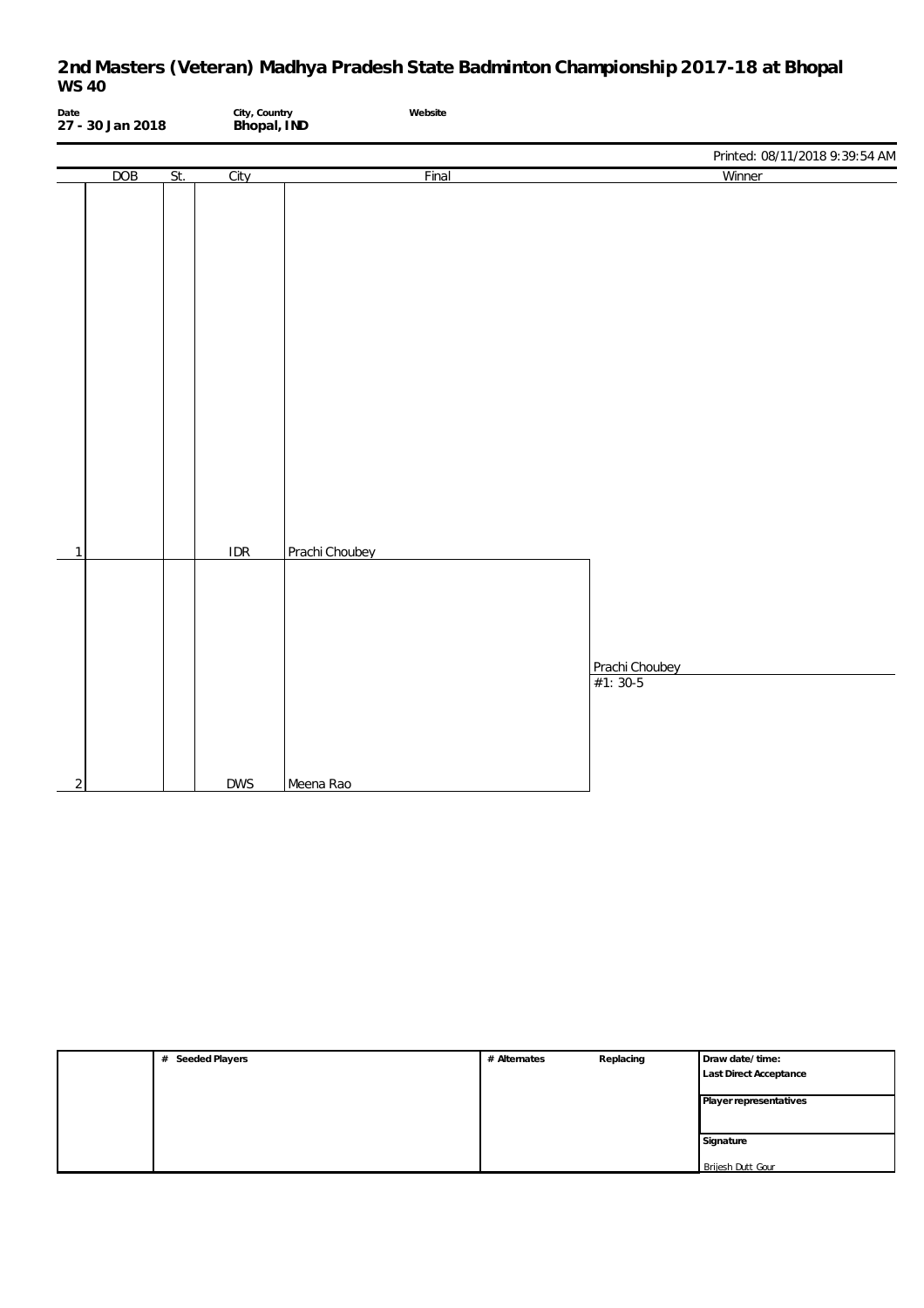| Date           | 27 - 30 Jan 2018 |     | City, Country<br>Bhopal, IND | Website              |                                     |                                  |
|----------------|------------------|-----|------------------------------|----------------------|-------------------------------------|----------------------------------|
|                |                  |     |                              |                      |                                     | Printed: 08/11/2018 9:38:26 AM   |
|                | <b>DOB</b>       | St. | City                         | Semifinals           | Final                               | Winner                           |
| 1              | 08/08/1968       |     | <b>BPL</b>                   | Poonam Tatwawadi [1] | Poonam Tatwawadi [1]<br>$#1: 30-10$ |                                  |
|                |                  |     |                              |                      |                                     |                                  |
| $\overline{2}$ |                  |     | <b>JBP</b>                   | Aditi Bochare        |                                     |                                  |
| $\overline{3}$ |                  |     | <b>KTN</b>                   | Vandana Gugalia      | Shalini Yadav [2]<br>#2: 30-19      | Poonam Tatwawadi [1]<br>#3: W.0. |
| $\overline{4}$ |                  |     | <b>JBP</b>                   | Shalini Yadav [2]    |                                     |                                  |

| Seeded Players<br>#     | # Alternates | Replacing | Draw date/time:          |
|-------------------------|--------------|-----------|--------------------------|
| Poonam Tatwawadi        |              |           | Last Direct Acceptance   |
| Shalini Yadav<br>∍<br>∠ |              |           |                          |
|                         |              |           | Player representatives   |
|                         |              |           |                          |
|                         |              |           |                          |
|                         |              |           | Signature                |
|                         |              |           |                          |
|                         |              |           | <b>Brijesh Dutt Gour</b> |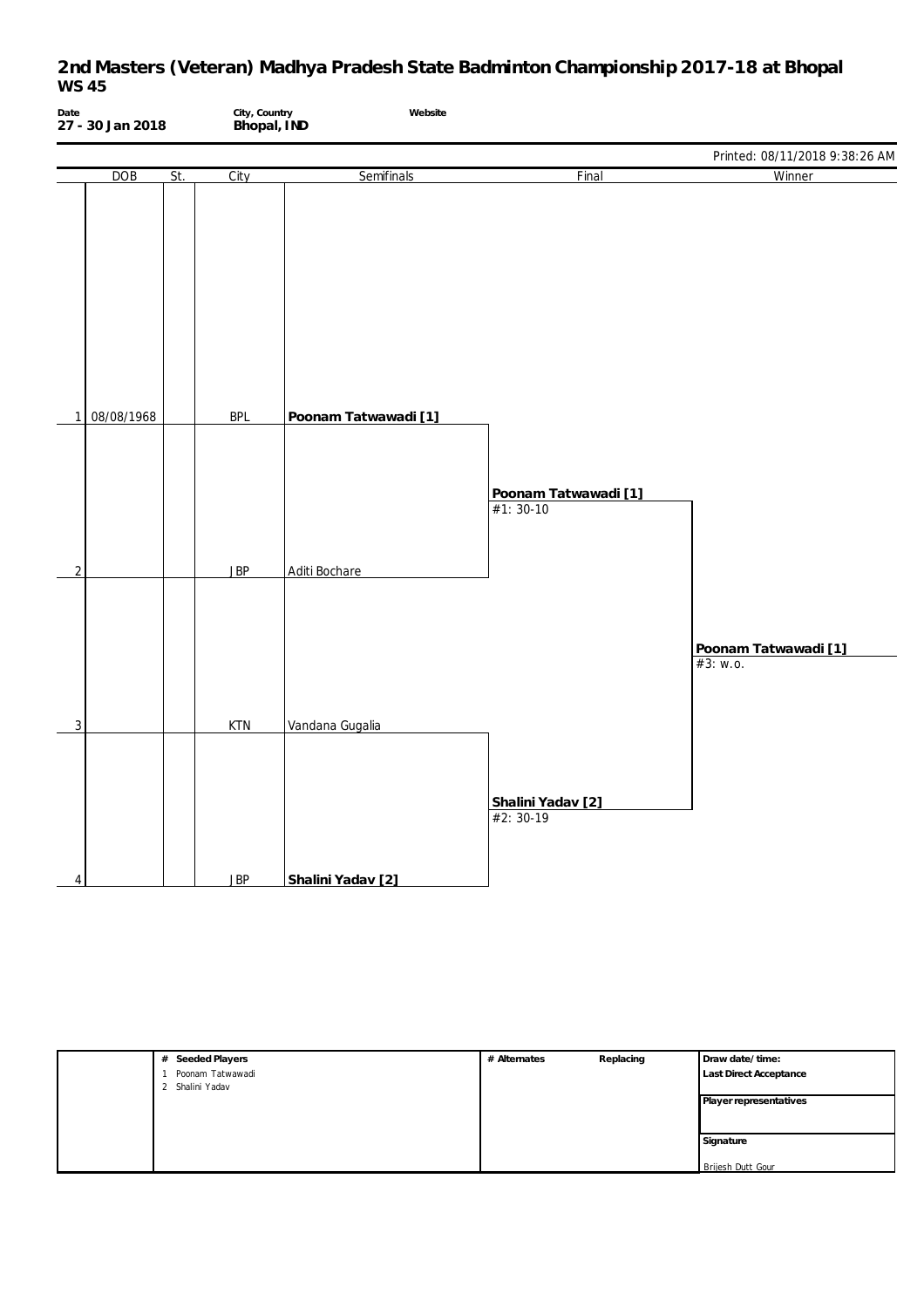| Date | 27 - 30 Jan 2018 |     | City, Country<br>Bhopal, IND | Website           |                                |
|------|------------------|-----|------------------------------|-------------------|--------------------------------|
|      |                  |     |                              |                   | Printed: 08/11/2018 9:40:29 AM |
|      | DOB              | St. | City                         | Final             | Winner                         |
|      |                  |     |                              |                   |                                |
|      |                  |     |                              |                   |                                |
|      |                  |     |                              |                   |                                |
|      |                  |     |                              |                   |                                |
|      |                  |     |                              |                   |                                |
|      |                  |     |                              |                   |                                |
|      |                  |     |                              |                   |                                |
|      |                  |     |                              |                   |                                |
|      |                  |     |                              |                   |                                |
|      |                  |     |                              |                   |                                |
|      |                  |     |                              |                   |                                |
|      |                  |     |                              |                   |                                |
|      |                  |     |                              |                   |                                |
|      |                  |     |                              |                   |                                |
|      |                  |     |                              |                   |                                |
| 1    | 01/09/1963       |     | IDR                          | Dilnaz Anklesaria |                                |
|      |                  |     |                              |                   |                                |
|      |                  |     |                              |                   |                                |
|      |                  |     |                              |                   |                                |
|      |                  |     |                              |                   |                                |
|      |                  |     |                              |                   | Ulka Sangore                   |
|      |                  |     |                              |                   |                                |
|      |                  |     |                              |                   |                                |
|      |                  |     |                              |                   |                                |
|      |                  |     |                              |                   |                                |
|      | 2 08/07/1964     |     | <b>IDR</b>                   | Ulka Sangore      |                                |

| Seeded Players<br># | # Alternates | Replacing | Draw date/time:          |
|---------------------|--------------|-----------|--------------------------|
|                     |              |           | Last Direct Acceptance   |
|                     |              |           |                          |
|                     |              |           | Player representatives   |
|                     |              |           |                          |
|                     |              |           |                          |
|                     |              |           | Signature                |
|                     |              |           |                          |
|                     |              |           | <b>Brijesh Dutt Gour</b> |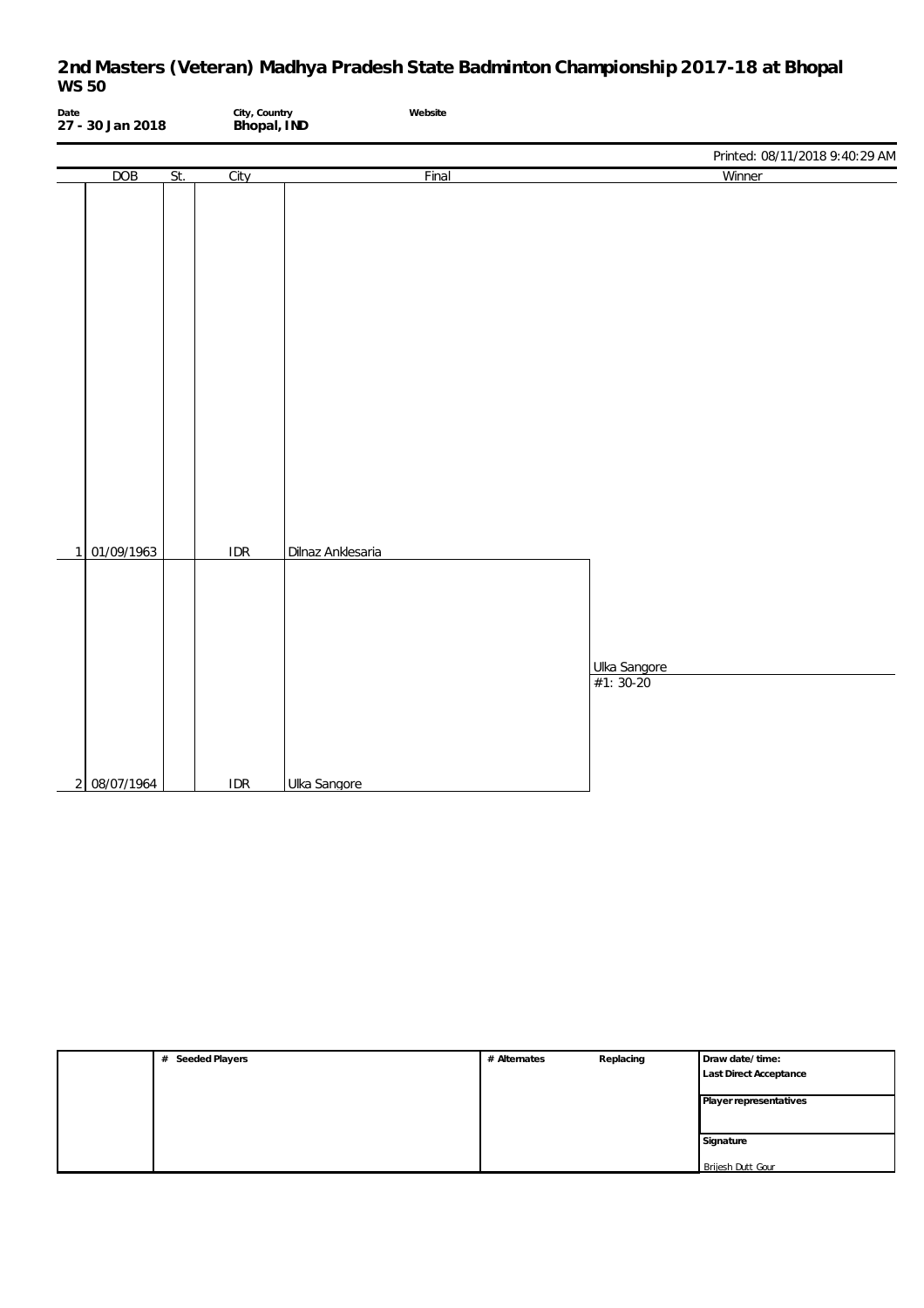| Date           | 27 - 30 Jan 2018 |     | City, Country<br>Bhopal, IND |                   | Website                                   |                                      |                                |                                       |
|----------------|------------------|-----|------------------------------|-------------------|-------------------------------------------|--------------------------------------|--------------------------------|---------------------------------------|
|                |                  |     |                              |                   |                                           |                                      |                                | Printed: 08/11/2018 9:34:24 AM        |
|                | DOB              | St. | City                         | Round 1           | Quarterfinals                             | Semifinals                           | Final                          | Winner                                |
|                | 1 02/12/1981     |     | <b>IDR</b>                   | Pratik Saluja [1] | Pratik Saluja [1]                         |                                      |                                |                                       |
| $\overline{2}$ |                  |     |                              | Bye 1             | $#1$ :                                    |                                      |                                |                                       |
| 3              |                  |     | <b>STN</b>                   | Vivek Soni        |                                           | Pratik Saluja [1]<br>$#9: 21-621-11$ |                                |                                       |
|                |                  |     |                              |                   | Dr. Pulak Sharma<br>#2: 21-16 21-23 21-17 |                                      |                                |                                       |
| 4              |                  |     | <b>BPL</b>                   | Dr. Pulak Sharma  |                                           |                                      |                                |                                       |
|                | 5 08/06/1978     |     | <b>BPL</b>                   | P. Halde [4]      |                                           |                                      | Pratik Saluja [1]<br>#13: w.o. |                                       |
| 6              |                  |     | <b>NSP</b>                   | Abhinash Sundare  | P. Halde [4]<br>#3: 21-8 21-16            |                                      |                                |                                       |
|                | 7 07/10/1979     |     | <b>DHR</b>                   | Kunal Makwana     |                                           | Dhiren Desai<br>#10: 21-14 21-7      |                                |                                       |
| 8              |                  |     | <b>BPL</b>                   | Dhiren Desai      | Dhiren Desai<br>#4: w.o.                  |                                      |                                |                                       |
|                | 9 10/20/1982     |     | <b>IDR</b>                   | Amit Saxena       |                                           |                                      |                                | Pratik Saluja [1]<br>#15: 21-16 21-16 |
| 10             |                  |     | <b>BPL</b>                   | Ashok Kumar       | Amit Saxena<br>#5: 21-7 21-10             |                                      |                                |                                       |
| 11             |                  |     | <b>BPL</b>                   | Kamlesh Gamit     |                                           | Amit Saxena<br>#11: 21-13 21-5       |                                |                                       |
|                | 12 03/25/1975    |     | <b>JBP</b>                   | N. Thakur [3]     | N. Thakur [3]<br>#6: 16-21 21-15 21-11    |                                      |                                |                                       |
| 13             |                  |     | SGR                          | Amit Shrivastava  |                                           |                                      | Amit Saxena<br>#14: 21-8 21-15 |                                       |
| 14             |                  |     | <b>NSP</b>                   | Maghvendra Kourav | Amit Shrivastava<br>#7: w.o.              |                                      |                                |                                       |
| 15             |                  |     |                              | Bye 2             |                                           | A. Pawar [2]<br>#12: 21-1 21-1       |                                |                                       |
|                | 16 10/28/1981    |     | <b>BPL</b>                   | A. Pawar [2]      | A. Pawar [2]<br>#8:                       |                                      |                                |                                       |

| Seeded Players<br>#     | # Alternates | Replacing | Draw date/time:        |
|-------------------------|--------------|-----------|------------------------|
| Pratik Saluja           |              |           | Last Direct Acceptance |
| 2 Aditya Singh Pawar    |              |           |                        |
| 3 Nitendra Singh Thakur |              |           | Player representatives |
| Prasanna Halde<br>4     |              |           |                        |
|                         |              |           |                        |
|                         |              |           | Signature              |
|                         |              |           |                        |
|                         |              |           | Brijesh Dutt Gour      |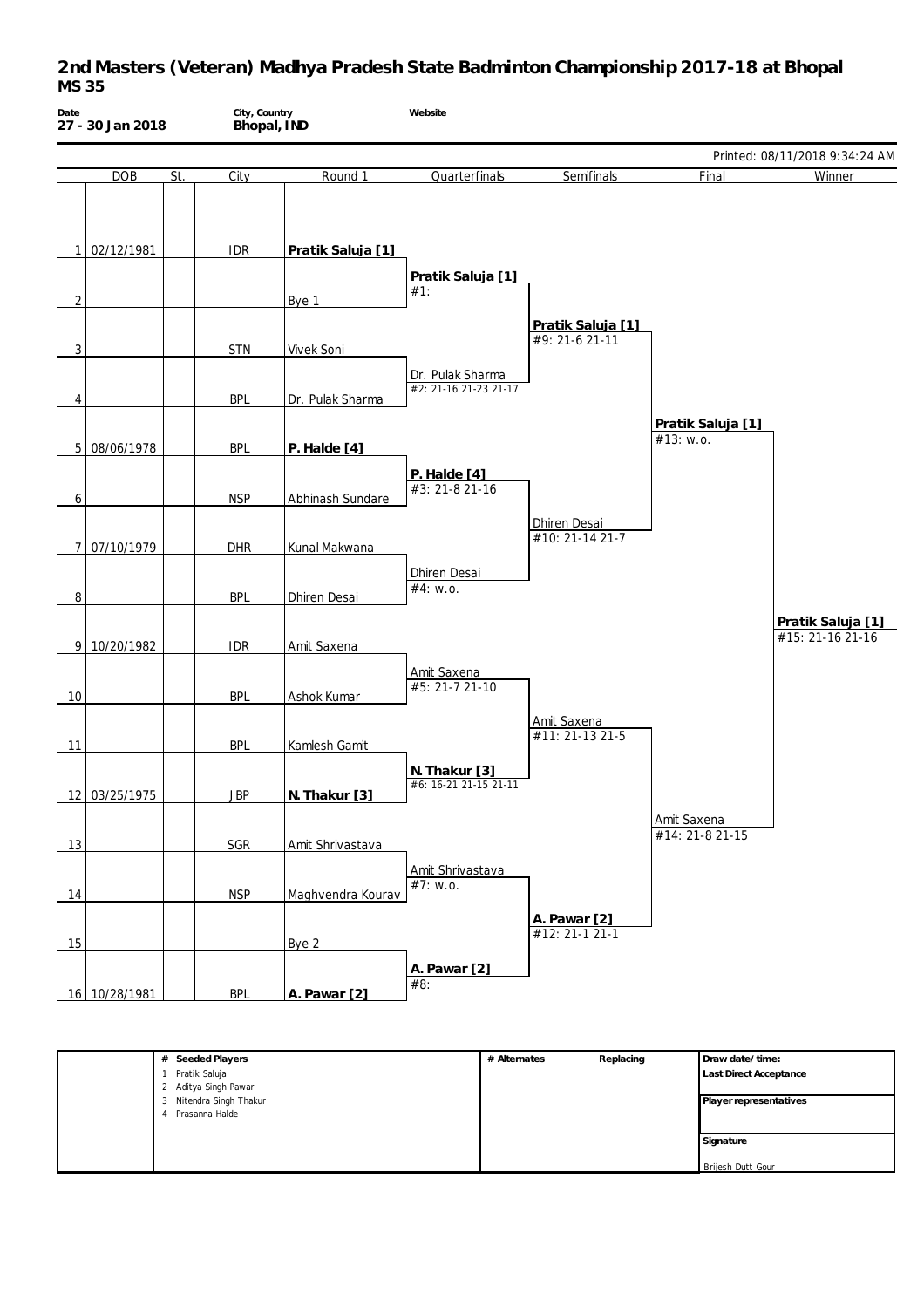| Date | 27 - 30 Jan 2018         |     | City, Country<br>Bhopal, IND |                                         | Website                                          |                                                      |                                                           |                                 |
|------|--------------------------|-----|------------------------------|-----------------------------------------|--------------------------------------------------|------------------------------------------------------|-----------------------------------------------------------|---------------------------------|
|      |                          |     |                              |                                         |                                                  |                                                      |                                                           | Printed: 08/11/2018 9:35:57 AM  |
|      | <b>DOB</b>               | St. | City                         | Round 1                                 | Quarterfinals                                    | Semifinals                                           | Final                                                     | Winner                          |
| 1    | 02/12/1981<br>10/20/1982 |     | <b>IDR</b><br><b>IDR</b>     | Pratik Saluja<br>Amit Saxena            | Pratik Saluja                                    |                                                      |                                                           |                                 |
|      |                          |     |                              |                                         | Amit Saxena<br>#1:                               |                                                      |                                                           |                                 |
| 2    |                          |     |                              | Bye 1                                   |                                                  | Pratik Saluja                                        |                                                           |                                 |
| 3    |                          |     | <b>BPL</b><br><b>BPL</b>     | Kamlesh Gamit<br>Ashok Kumar            | Kamlesh Gamit                                    | Amit Saxena<br>#9: 21-12 21-7                        |                                                           |                                 |
| 4    |                          |     |                              | Bye 5                                   | Ashok Kumar<br>#2:                               |                                                      |                                                           |                                 |
|      |                          |     |                              |                                         |                                                  |                                                      | Pratik Saluja<br>Amit Saxena                              |                                 |
| 5    | 08/06/1978               |     | <b>BPL</b><br><b>BPL</b>     | Prasanna Halde<br>Mukesh Singh          |                                                  |                                                      | #13: w.o.                                                 |                                 |
| 6    |                          |     |                              | Bye 3                                   | Prasanna Halde<br>Mukesh Singh<br>#3:            |                                                      |                                                           |                                 |
|      |                          |     |                              |                                         |                                                  | Ravinder Chawla<br>Dhiren Desai                      |                                                           |                                 |
| 7    |                          |     | SGR<br>SGR                   | Adesh Jain<br>Sanjeev Shrivastava       | Ravinder Chawla                                  | #10: 19-21 21-17 21-15                               |                                                           |                                 |
| 8    |                          |     | <b>BPL</b><br><b>BPL</b>     | Ravinder Chawla<br>Dhiren Desai         | Dhiren Desai<br>#4: W.0.                         |                                                      |                                                           | Pratik Saluja                   |
| 9    |                          |     | <b>NSP</b><br><b>NSP</b>     | Ashok Kewat<br>Maghvendra Kourav        |                                                  |                                                      |                                                           | Amit Saxena<br>#15: 21-13 21-15 |
| 10   |                          |     | <b>JBP</b><br><b>JBP</b>     | Rajesh Rohra<br>Samar Singh             | #5: No Match                                     | Pankaj Jain                                          |                                                           |                                 |
| 11   |                          |     |                              | Bye 4                                   |                                                  | Dr. Pulak Sharma<br>#11: w.o.                        |                                                           |                                 |
| 12   |                          |     | <b>BPL</b><br><b>BPL</b>     | Pankaj Jain<br>Dr. Pulak Sharma         | Pankaj Jain<br>Dr. Pulak Sharma<br>#6:           |                                                      |                                                           |                                 |
| 13   |                          |     | SGR<br>SGR                   | Anush Murotia<br>Amit Shrivastava       |                                                  |                                                      | Pankaj Jain<br>Dr. Pulak Sharma<br>#14: 21-16 15-21 21-19 |                                 |
| 14   |                          |     | <b>BPL</b><br><b>BPL</b>     | Pawan Bhadoriy<br>Dhakar Gopal          | Pawan Bhadoriy<br>Dhakar Gopal<br>#7: 21-7 21-19 |                                                      |                                                           |                                 |
| 15   |                          |     |                              | Bye 2                                   |                                                  | Aditya Singh Pawar<br>Vivek Soni<br>#12: 21-12 21-11 |                                                           |                                 |
| 16   | 10/28/1981               |     | <b>BPL</b><br><b>STN</b>     | Aditya Singh Pawar<br><b>Vivek Soni</b> | Aditya Singh Pawar<br>Vivek Soni<br>#8:          |                                                      |                                                           |                                 |

| Seeded Players<br># | # Alternates | Replacing | Draw date/time:        |
|---------------------|--------------|-----------|------------------------|
|                     |              |           | Last Direct Acceptance |
|                     |              |           |                        |
|                     |              |           | Player representatives |
|                     |              |           |                        |
|                     |              |           | Signature              |
|                     |              |           |                        |
|                     |              |           | Brijesh Dutt Gour      |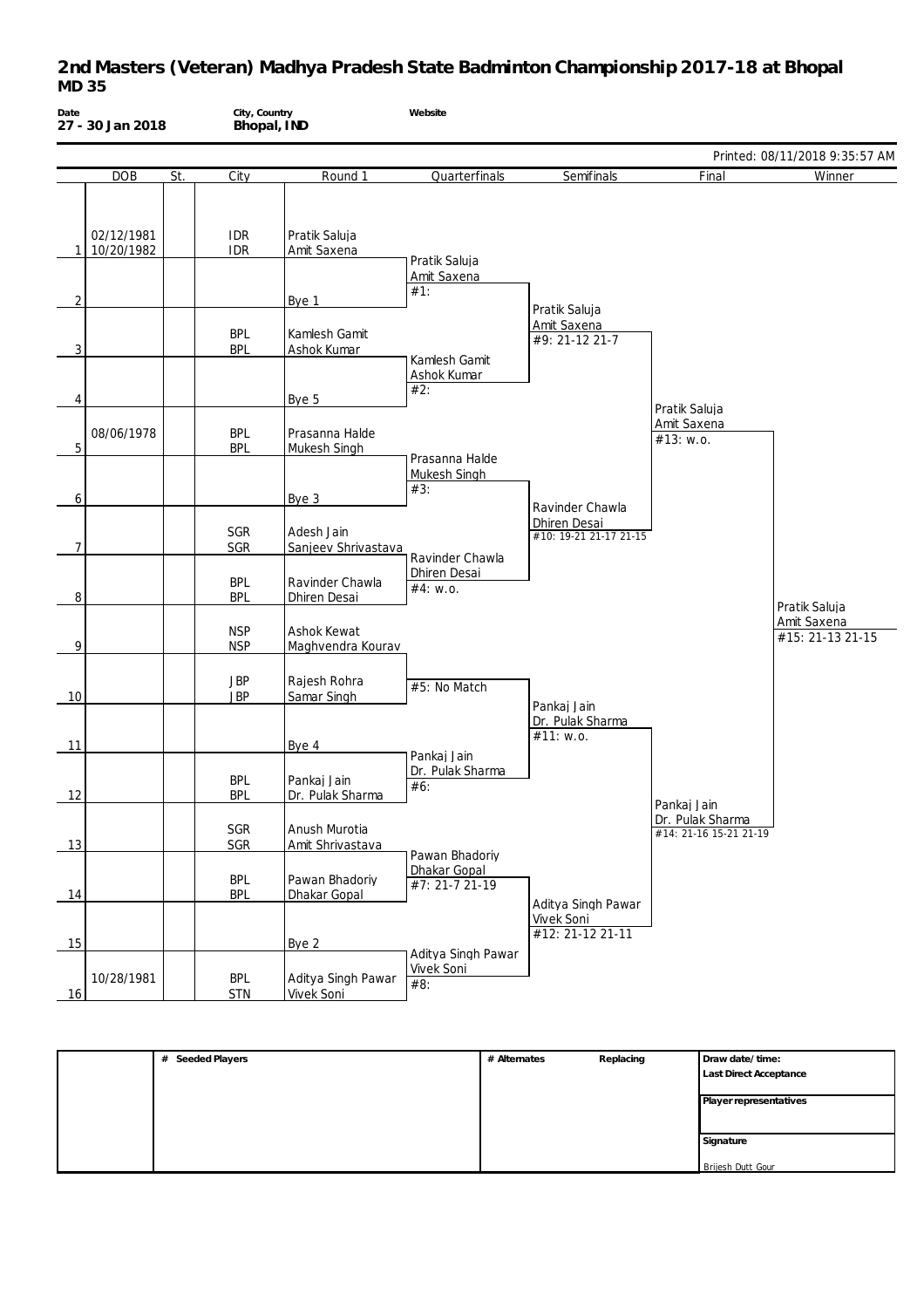| Date           | 27 - 30 Jan 2018 |               | City, Country<br>Bhopal, IND                 |                    | Website                 |              |                                      |                 |                                           |                                          |
|----------------|------------------|---------------|----------------------------------------------|--------------------|-------------------------|--------------|--------------------------------------|-----------------|-------------------------------------------|------------------------------------------|
|                |                  |               |                                              |                    |                         |              |                                      |                 |                                           | Printed: 08/11/2018 9:37:20 AM           |
|                | <b>DOB</b>       | St.           | City                                         | Round 1            | Round 2                 |              | Quarterfinals                        |                 | Semifinals                                | Final                                    |
| 1              | 08/18/1975       |               | <b>BPL</b>                                   |                    |                         |              |                                      |                 |                                           |                                          |
|                |                  |               |                                              | Hilal Jafri [1]    | Hilal Jafri [1]         |              |                                      |                 |                                           |                                          |
| $\overline{2}$ |                  |               |                                              | Bye 1              | #1:                     |              | Hilal Jafri [1]                      |                 |                                           |                                          |
| 3              |                  |               | <b>JBP</b>                                   | Ambrish Sharma     | Ambrish Sharma          |              | #17: 21-7 21-8                       |                 |                                           |                                          |
| 4              |                  |               |                                              | Bye 9              | #2:                     |              |                                      | Hilal Jafri [1] |                                           |                                          |
| 5              |                  |               | <b>IDR</b>                                   | D. Mohanty         | D. Mohanty              |              |                                      | #25: 21-5 21-6  |                                           |                                          |
| 6              |                  |               |                                              | Bye 5              | #3:                     |              | Anush Murotia                        |                 |                                           |                                          |
| $\overline{7}$ |                  |               | SGR                                          | Anush Murotia      | Anush Murotia           |              | #18: 21-8 21-18                      |                 |                                           |                                          |
| 8              |                  |               |                                              | <b>Bye 13</b>      | #4:                     |              |                                      |                 |                                           |                                          |
| 9              | 08/27/1976       |               | <b>UJN</b>                                   | P. Prajapati [3]   |                         |              |                                      |                 |                                           | Hilal Jafri [1]<br>#29: 21-9 15-21 21-16 |
| 10             |                  |               |                                              | Bye 3              | P. Prajapati [3]<br>#5: |              |                                      |                 |                                           |                                          |
| 11             |                  |               | <b>IDR</b>                                   | Sandeep Saboo      |                         |              | P. Prajapati [3]<br>#19: 21-10 21-15 |                 |                                           |                                          |
| 12             |                  |               |                                              | <b>Bye 11</b>      | Sandeep Saboo<br>#6:    |              |                                      |                 |                                           |                                          |
| 13             |                  |               | <b>HSG</b>                                   | Sunil Mishra       |                         |              |                                      |                 | P. Prajapati [3]<br>#26: 21-3 21-14       |                                          |
| 14             |                  |               |                                              | Bye 7              | Sunil Mishra            |              |                                      |                 |                                           |                                          |
|                |                  |               |                                              |                    | #7:                     |              | Sunil Mishra                         |                 |                                           |                                          |
| 15             |                  |               | <b>NSP</b>                                   | Abhay Geda         |                         |              | #20: w.o.                            |                 |                                           |                                          |
| 16             | 03/05/1973       |               | <b>BPL</b>                                   | Dr. Rajnish Maran  | #8: No Match            |              |                                      |                 |                                           | <u>Hilal Jafri [1]</u>                   |
| 17             |                  |               | <b>JBP</b>                                   | Atique Ahmed       | Abhishek Agrawal        |              |                                      |                 |                                           | #31: 21-11 21-15                         |
| 18             |                  |               | <b>IDR</b>                                   | Abhishek Agrawal   | #9: w.o.                |              | Abhishek Agrawal                     |                 |                                           |                                          |
| 19             |                  |               |                                              | Bye 8              | Kanhaiya Lal Rawat      |              | #21: W.0.                            |                 |                                           |                                          |
| 20             |                  |               | <b>HSG</b>                                   | Kanhaiya Lal Rawat | #10:                    |              |                                      |                 |                                           |                                          |
| 21             |                  |               |                                              | <b>Bye 12</b>      |                         |              |                                      |                 | Pankaj Jain [4]<br>#27: 21-11 21-16       |                                          |
| 22             |                  |               | <b>NSP</b>                                   | Atul Agrawal       | Atul Agrawal<br>#11:    |              |                                      |                 |                                           |                                          |
| 23             |                  |               |                                              | Bye 4              |                         |              | Pankaj Jain [4]<br>#22: w.o.         |                 |                                           |                                          |
| 24             |                  |               | <b>BPL</b>                                   | Pankaj Jain [4]    | Pankaj Jain [4]<br>#12: |              |                                      |                 |                                           |                                          |
| 25             |                  |               | <b>NSP</b>                                   | Ashok Kewat        |                         |              |                                      |                 |                                           | Pankaj Jain [4]<br>#30: 21-11 21-3       |
| 26             |                  |               | <b>IDR</b>                                   | Dr. Vikas Porwal   |                         |              |                                      |                 |                                           |                                          |
| 27             |                  |               |                                              |                    | #13: No Match           |              | Rajiv Verma                          |                 |                                           |                                          |
|                |                  |               |                                              | Bye 6              | Rajiv Verma             |              | #23: w.o.                            |                 |                                           |                                          |
| 28             |                  |               | <b>BPL</b>                                   | Rajiv Verma        | #14:                    |              |                                      | N. Thakur [2]   |                                           |                                          |
| 29             |                  |               |                                              | <b>Bye 10</b>      | S. Chauhan              |              |                                      | #28: w.o.       |                                           |                                          |
| 30             |                  |               | <b>IDR</b>                                   | S. Chauhan         | #15:                    |              | N. Thakur [2]                        |                 |                                           |                                          |
| 31             |                  |               |                                              | Bye 2              | N. Thakur [2]           |              | #24: w.o.                            |                 |                                           |                                          |
| 32             | 03/25/1975       |               | <b>JBP</b>                                   | N. Thakur [2]      | #16:                    |              |                                      |                 |                                           |                                          |
|                |                  |               |                                              |                    |                         |              |                                      |                 |                                           |                                          |
|                |                  | 1 Hilal Jafri | # Seeded Players                             |                    |                         | # Alternates | Replacing                            |                 | Draw date/time:<br>Last Direct Acceptance |                                          |
|                |                  |               | 2 Nitendra Singh Thakur<br>3 Pawan Prajapati |                    |                         |              |                                      |                 | Player representatives                    |                                          |
|                |                  | 4 Pankaj Jain |                                              |                    |                         |              |                                      |                 |                                           |                                          |
|                |                  |               |                                              |                    |                         |              |                                      |                 | Signature                                 |                                          |

**Brijesh Dutt Gour**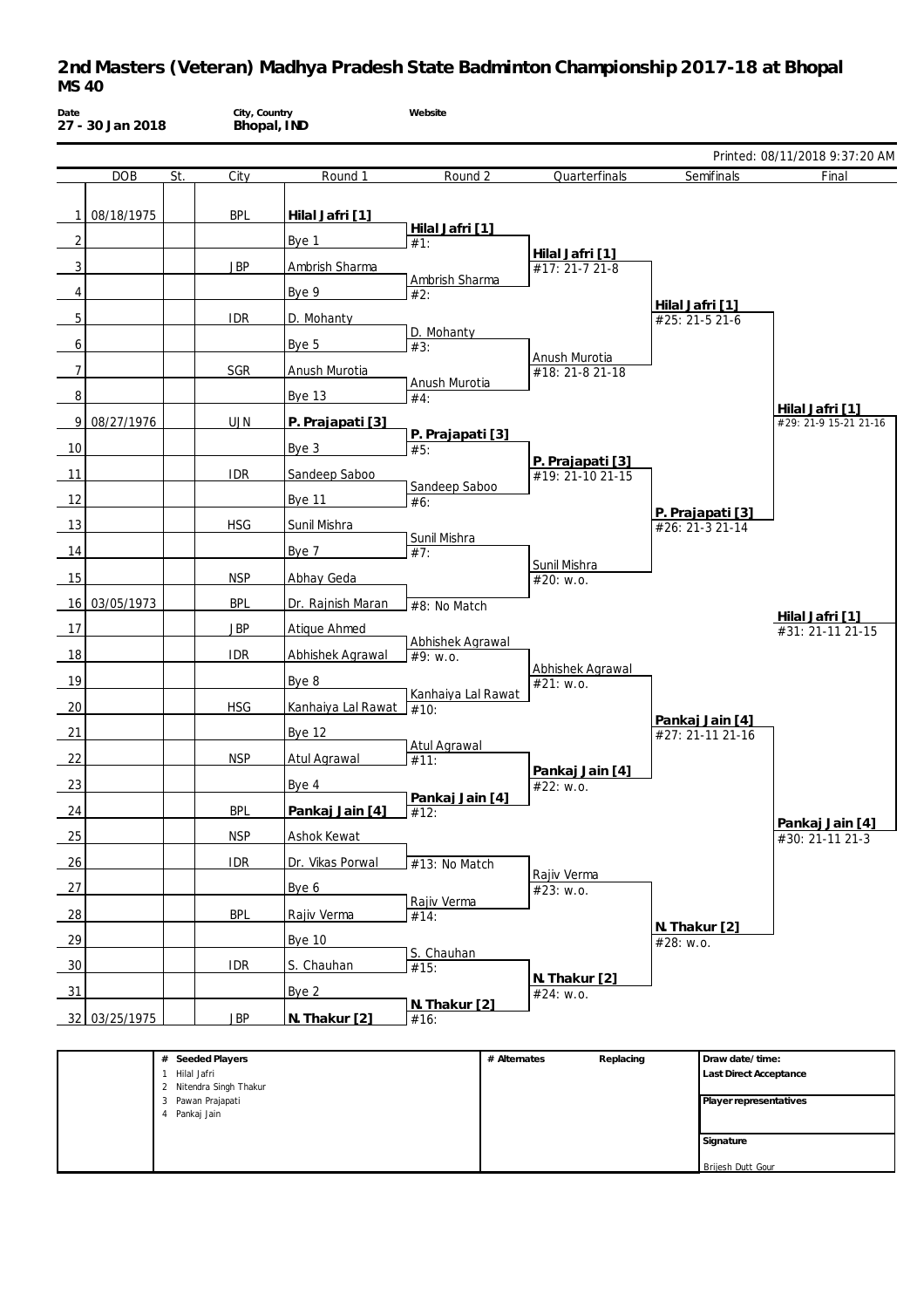| Date           | 27 - 30 Jan 2018 |               | City, Country<br>Bhopal, IND |                                                                    | Website                           |              |                                      |                 |                                               |                                     |
|----------------|------------------|---------------|------------------------------|--------------------------------------------------------------------|-----------------------------------|--------------|--------------------------------------|-----------------|-----------------------------------------------|-------------------------------------|
|                |                  |               |                              |                                                                    |                                   |              |                                      |                 |                                               | Printed: 08/11/2018 9:37:57 AM      |
|                | <b>DOB</b>       | St.           | City                         | Round 1                                                            | Round 2                           |              | Quarterfinals                        |                 | Semifinals                                    | Final                               |
|                | 08/18/1975       |               | <b>BPL</b>                   | Hilal Jafri [1]                                                    |                                   |              |                                      |                 |                                               |                                     |
| 1              | 08/27/1976       |               | <b>UJN</b>                   | Pawan Prajapati                                                    | Hilal Jafri [1]                   |              |                                      |                 |                                               |                                     |
|                |                  |               |                              |                                                                    | Pawan Prajapati                   |              | Hilal Jafri [1]                      |                 |                                               |                                     |
| 2              |                  |               | MDS.                         | Bye 1<br>R N Diwakar                                               | #1:                               |              | Pawan Prajapati                      |                 |                                               |                                     |
| 3              |                  |               | <b>MDS</b>                   | Brijesh Singh Jadon                                                | R N Diwakar                       |              | #17: w.o.                            |                 |                                               |                                     |
|                |                  |               |                              |                                                                    | Brijesh Singh Jadon               |              |                                      | Hilal Jafri [1] |                                               |                                     |
| 4              |                  |               | NSP                          | Bye 9<br>Abhay Geda                                                | #2:                               |              |                                      |                 | Pawan Prajapati                               |                                     |
| 5              |                  |               | <b>NSP</b>                   | Shrinath Ghosh                                                     | Abhay Geda                        |              |                                      | #25: W.0.       |                                               |                                     |
|                |                  |               |                              |                                                                    | Shrinath Ghosh                    |              |                                      |                 |                                               |                                     |
| 6              | 05/20/1969       |               | BPL                          | Bye 5<br>Naresh Bagde                                              | #3:                               |              |                                      |                 |                                               |                                     |
| $\overline{7}$ | 03/05/1973       |               | <b>BPL</b>                   | Dr. Rajnish Maran                                                  | Naresh Bagde                      |              | #18: No Match                        |                 |                                               |                                     |
|                |                  |               |                              |                                                                    | Dr. Rajnish Maran                 |              |                                      |                 |                                               |                                     |
| 8              |                  |               | JBP                          | <b>Bye 13</b><br>Mohit Shrivastava                                 | #4:                               |              |                                      |                 |                                               | Hilal Jafri [1]                     |
| 9              |                  |               | <b>JBP</b>                   | Manish Verma                                                       | Mohit Shrivastava                 |              |                                      |                 |                                               | Pawan Prajapati<br>#29: 21-19 21-10 |
|                |                  |               |                              |                                                                    | Manish Verma                      |              |                                      |                 |                                               |                                     |
| 10             |                  |               |                              | Bye 3<br>Amit Bindal                                               | #5:                               |              | Amit Bindal                          |                 |                                               |                                     |
|                |                  |               | BPL                          |                                                                    | Amit Bindal                       |              | Pankaj Jain                          |                 |                                               |                                     |
| 11             |                  |               | <b>BPL</b>                   | Pankaj Jain                                                        | Pankaj Jain                       |              | #19: 21-11 21-12                     |                 |                                               |                                     |
| 12             |                  |               |                              | Bye 11<br>Atul Agrawal                                             | #6:                               |              |                                      | Amit Bindal     |                                               |                                     |
|                |                  |               | NSP                          |                                                                    |                                   |              |                                      | Pankaj Jain     |                                               |                                     |
| 13             |                  |               | <b>NSP</b>                   | Rajeev Jetha                                                       | Atul Agrawal                      |              |                                      |                 | #26: 17-21 21-12 21-12                        |                                     |
| 14             |                  |               |                              | Bye 7                                                              | Rajeev Jetha<br>#7:               |              | Ashish Mata                          |                 |                                               |                                     |
|                |                  |               | BPL                          | Ashish Mata                                                        |                                   |              | S. Premchandani                      |                 |                                               |                                     |
| 15             |                  |               | <b>BPL</b>                   | S. Premchandani                                                    | Ashish Mata                       |              | #20: w.o.                            |                 |                                               |                                     |
| 16             |                  |               |                              | <b>Bye 15</b>                                                      | S. Premchandani                   |              |                                      |                 |                                               | Hilal Jafri [1]                     |
|                |                  |               | SGR                          | <b>Anush Murotia</b>                                               | #8:                               |              |                                      |                 |                                               | Pawan Prajapati                     |
| 17             |                  |               | <b>SGR</b>                   | Sanjeev Shrivastava Anush Murotia<br>Ambrish Sharma Tanieev Shriva |                                   |              |                                      |                 |                                               | #31: 21-9 21-11                     |
|                |                  |               | JBP                          |                                                                    | Sanjeev Shrivastava               |              |                                      |                 |                                               |                                     |
| 18             |                  |               | <b>JBP</b>                   | Digvijay Singh                                                     | #9: 21-16 21-18                   |              | Anush Murotia<br>Sanjeev Shrivastava |                 |                                               |                                     |
| 19             |                  |               |                              |                                                                    | Habib Hussain                     |              | #21: 21-17 21-10                     |                 |                                               |                                     |
|                |                  |               | BPL                          | Bye 8<br>Habib Hussain                                             | Mukesh Soni                       |              |                                      |                 |                                               |                                     |
| 20             |                  |               | <b>BPL</b>                   | Mukesh Soni                                                        | #10:                              |              |                                      | Anush Murotia   |                                               |                                     |
| 21             |                  |               |                              |                                                                    | Nitesh Daga                       |              |                                      |                 | Sanjeev Shrivastava<br>#27: 21-14 19-21 21-16 |                                     |
|                |                  |               | NSP                          | Bye 12<br>Nitesh Daga                                              | Ashok Kewat                       |              |                                      |                 |                                               |                                     |
| 22             |                  |               | <b>NSP</b>                   | <b>Ashok Kewat</b>                                                 | #11:                              |              | D. Mohanty                           |                 |                                               |                                     |
|                |                  |               |                              |                                                                    | D. Mohanty                        |              | Sandeep Saboo                        |                 |                                               |                                     |
| 23             |                  |               | TDR                          | Bye 4<br>D. Mohanty                                                | Sandeep Saboo                     |              | #22: w.o.                            |                 |                                               |                                     |
| 24             |                  |               | <b>IDR</b>                   | Sandeep Saboo                                                      | #12:                              |              |                                      |                 |                                               | Sandeep Khanna                      |
|                |                  |               |                              |                                                                    |                                   |              |                                      |                 |                                               | Umesh Manghnani                     |
| 25             |                  |               | BPL                          | Bye $14$<br>Sándeep Khanna                                         | Sandeep Khanna<br>Umesh Manghnani |              |                                      |                 |                                               | #30: w.o.                           |
| 26             |                  |               | <b>BPL</b>                   | Umesh Manghnani                                                    | #13:                              |              | Sandeep Khanna                       |                 |                                               |                                     |
|                |                  |               |                              |                                                                    |                                   |              | Umesh Manghnani                      |                 |                                               |                                     |
| 27             |                  |               | <b>NSP</b>                   | Bye 6                                                              | Dharmendra Agrawal                |              | #23: w.o.                            |                 |                                               |                                     |
| 28             |                  |               | <b>NSP</b>                   | Dharmendra Agrawal Rakesh Agrawal<br>Rakesh Agrawal                |                                   |              |                                      | Sandeep Khanna  |                                               |                                     |
|                |                  |               |                              |                                                                    | #14:                              |              |                                      |                 | Umesh Manghnani                               |                                     |
| 29             |                  |               |                              | <b>Bye 10</b>                                                      | Sunil Mishra                      |              |                                      | #28: w.o.       |                                               |                                     |
|                |                  |               | ĦSG                          | Sunii Mishra                                                       | S. Rajpoot                        |              | Sunil Mishra                         |                 |                                               |                                     |
| 30             |                  |               | <b>HSG</b>                   | S. Rajpoot                                                         | #15:                              |              | S. Rajpoot                           |                 |                                               |                                     |
| 31             |                  |               |                              | Bye 2                                                              | Rajesh Rohra [2]                  |              | #24: w.o.                            |                 |                                               |                                     |
|                |                  |               | JBP                          | Rajesh Rohra [2]                                                   | Samar Singh                       |              |                                      |                 |                                               |                                     |
| 32             |                  |               | <b>JBP</b>                   | Samar Singh                                                        | #16:                              |              |                                      |                 |                                               |                                     |
|                |                  |               |                              |                                                                    |                                   |              |                                      |                 |                                               |                                     |
|                |                  |               | # Seeded Players             |                                                                    |                                   | # Alternates | Replacing                            |                 | Draw date/time:                               |                                     |
|                |                  | 1 Hilal Jafri |                              |                                                                    |                                   |              |                                      |                 | Last Direct Acceptance                        |                                     |
|                |                  |               | Pawan Prajanati              |                                                                    |                                   |              |                                      |                 |                                               |                                     |

| Seeded Players<br># | # Alternates | Replacing | Draw date/time:          |
|---------------------|--------------|-----------|--------------------------|
| Hilal Jafri         |              |           | Last Direct Acceptance   |
| Pawan Prajapati     |              |           |                          |
| Rajesh Rohra<br>2   |              |           | Player representatives   |
| Samar Singh         |              |           |                          |
|                     |              |           |                          |
|                     |              |           | Signature                |
|                     |              |           |                          |
|                     |              |           | <b>Brijesh Dutt Gour</b> |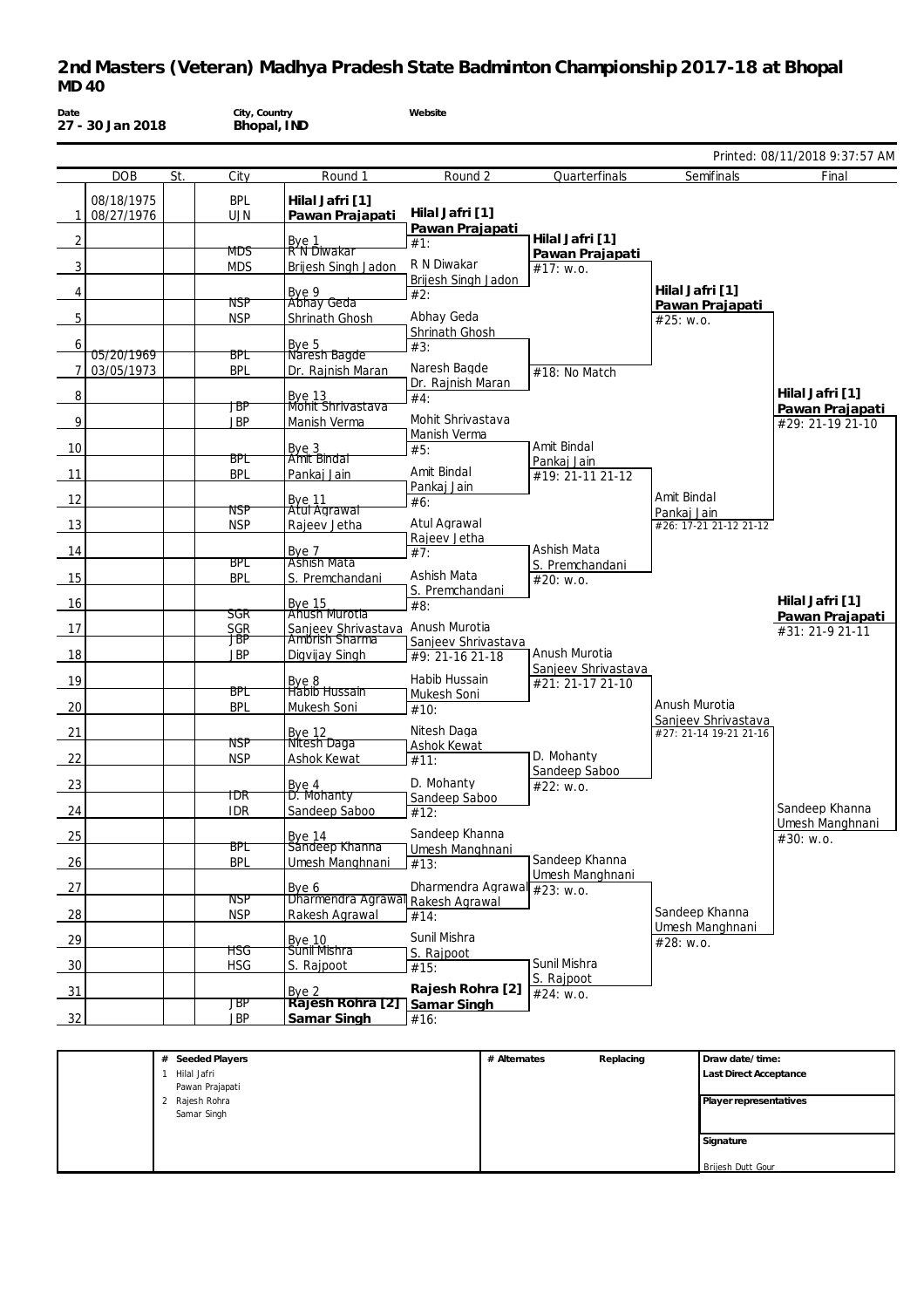| Date            | 27 - 30 Jan 2018 |     | City, Country<br>Bhopal, IND         |                         | Website                      |              |                                    |                                 |                                           |
|-----------------|------------------|-----|--------------------------------------|-------------------------|------------------------------|--------------|------------------------------------|---------------------------------|-------------------------------------------|
|                 |                  |     |                                      |                         |                              |              |                                    |                                 | Printed: 08/11/2018 9:38:13 AM            |
|                 | <b>DOB</b>       | St. | City                                 | Round 1                 | Round 2                      |              | Quarterfinals                      | Semifinals                      | Final                                     |
| $\mathbf{1}$    |                  |     | <b>NSP</b>                           | R. Agrawal [1]          |                              |              |                                    |                                 |                                           |
|                 |                  |     |                                      |                         | R. Agrawal [1]               |              |                                    |                                 |                                           |
| $\overline{2}$  |                  |     |                                      | Bye 1                   | #1:                          |              | Santosh Sitole                     |                                 |                                           |
| 3               |                  |     | <b>IDR</b>                           | Santosh Sitole          | Santosh Sitole               |              | #17: w.o.                          |                                 |                                           |
| 4               |                  |     |                                      | Bye 9                   | #2:                          |              |                                    | Piyush Bhatnagar                |                                           |
| 5 <sup>1</sup>  | 04/22/1966       |     | <b>JBP</b>                           | Subramani Narayan       | Subramani Narayan            |              |                                    | #25: 21-18 25-23                |                                           |
| 6               |                  |     |                                      | Bye 5                   | #3:                          |              | Piyush Bhatnagar                   |                                 |                                           |
| 7 <sup>1</sup>  | 07/22/1966       |     | <b>BPL</b>                           | Piyush Bhatnagar        | Piyush Bhatnagar             |              | #18: 21-16 12-21 21-17             |                                 |                                           |
| 8               |                  |     | <b>HSG</b>                           | Kanhaiya Lal Rawat      | #4: W.0.                     |              |                                    |                                 |                                           |
| 9               | 05/21/1970       |     | <b>BPL</b>                           | R. Saxena [3]           |                              |              |                                    |                                 | R. Saxena [3]<br>#29: 22-24 21-13 21-17   |
| 10              |                  |     |                                      | Bye 3                   | R. Saxena [3]<br>#5:         |              |                                    |                                 |                                           |
| 11              |                  |     | <b>IDR</b>                           | Shekhar Tiwari          |                              |              | R. Saxena [3]<br>#19: w.o.         |                                 |                                           |
| 12              |                  |     |                                      | <b>Bye 11</b>           | Shekhar Tiwari<br>#6:        |              |                                    |                                 |                                           |
| 13              | 06/06/1970       |     | <b>CTR</b>                           | Yousuf Mohammad         |                              |              |                                    | R. Saxena [3]<br>#26: 21-7 21-6 |                                           |
| 14              |                  |     |                                      | Bye 7                   | Yousuf Mohammad<br>#7:       |              |                                    |                                 |                                           |
|                 |                  |     |                                      |                         |                              |              | Yousuf Mohammad                    |                                 |                                           |
| 15              | 05/20/1969       |     | <b>BPL</b>                           | Naresh Bagde            | Naresh Bagde                 |              | #20: 15-21 21-17 21-12             |                                 |                                           |
| 16              |                  |     | <b>UJN</b>                           | Gajendra Gangle         | #8: w.o.                     |              |                                    |                                 | A. Joseph                                 |
| 17              |                  |     | <b>HSG</b>                           | S. Rajpoot              | Adesh Golash                 |              |                                    |                                 | #31: 25-23 21-15                          |
| 18              |                  |     | <b>BPL</b>                           | Adesh Golash            | $#9: 21-1021-7$              |              | A. Joseph                          |                                 |                                           |
| 19              |                  |     |                                      | Bye 8                   | A. Joseph                    |              | #21: 8-21 21-15 21-14              |                                 |                                           |
| 20 <sup>1</sup> | 03/27/1968       |     | <b>KTN</b>                           | A. Joseph               | #10:                         |              |                                    |                                 |                                           |
| 21              | 09/14/1968       |     | <b>IDR</b>                           | Ambrish Nadkar          |                              |              |                                    | A. Joseph<br>#27: 21-10 21-5    |                                           |
| 22              |                  |     | <b>NSP</b>                           | Rajeev Jetha            | Ambrish Nadkar<br>#11: w.o.  |              |                                    |                                 |                                           |
| 23              |                  |     |                                      | Bye 4                   |                              |              | Ambrish Nadkar<br>#22: 21-16 21-14 |                                 |                                           |
| 24              |                  |     | <b>BPL</b>                           | G. Manchanda $[4]$ #12: | G. Manchanda [4]             |              |                                    |                                 |                                           |
| 25              |                  |     | <b>NSP</b>                           | Shrinath Ghosh          |                              |              |                                    |                                 | A. Joseph<br>#30: 21-9 21-10              |
| 26              |                  |     | <b>BPL</b>                           | Umesh Manghnani         | Umesh Manghnani<br>#13: w.o. |              |                                    |                                 |                                           |
| 27              |                  |     |                                      | Bye 6                   |                              |              | Umesh Manghnani                    |                                 |                                           |
|                 |                  |     |                                      |                         | Manish Tiwari                |              | #23: 21-9 21-7                     |                                 |                                           |
| 28              |                  |     | <b>JBP</b>                           | Manish Tiwari           | #14:                         |              |                                    | Parag Pandit [2]                |                                           |
| 29              |                  |     |                                      | <b>Bye 10</b>           | Kulwant Shing Puri           |              |                                    | #28: 17-21 21-13 21-10          |                                           |
| 30              | 09/12/1969       |     | <b>BPL</b>                           | Kulwant Shing Puri      | #15:                         |              | Parag Pandit [2]                   |                                 |                                           |
| 31              |                  |     |                                      | Bye 2                   | Parag Pandit [2]             |              | #24: 21-7 21-13                    |                                 |                                           |
|                 | 32 01/29/1969    |     | <b>IDR</b>                           | Parag Pandit [2]        | #16:                         |              |                                    |                                 |                                           |
|                 |                  |     |                                      |                         |                              |              |                                    |                                 |                                           |
|                 |                  |     | # Seeded Players<br>1 Rakesh Agrawal |                         |                              | # Alternates | Replacing                          |                                 | Draw date/time:<br>Last Direct Acceptance |
|                 |                  | 2   | Parag Pandit<br>3 Rajeev Saxena      |                         |                              |              |                                    |                                 | Player representatives                    |
|                 |                  | 4   | Girish Manchanda                     |                         |                              |              |                                    |                                 |                                           |
|                 |                  |     |                                      |                         |                              |              |                                    | Signature                       |                                           |

Brijesh Dutt Gour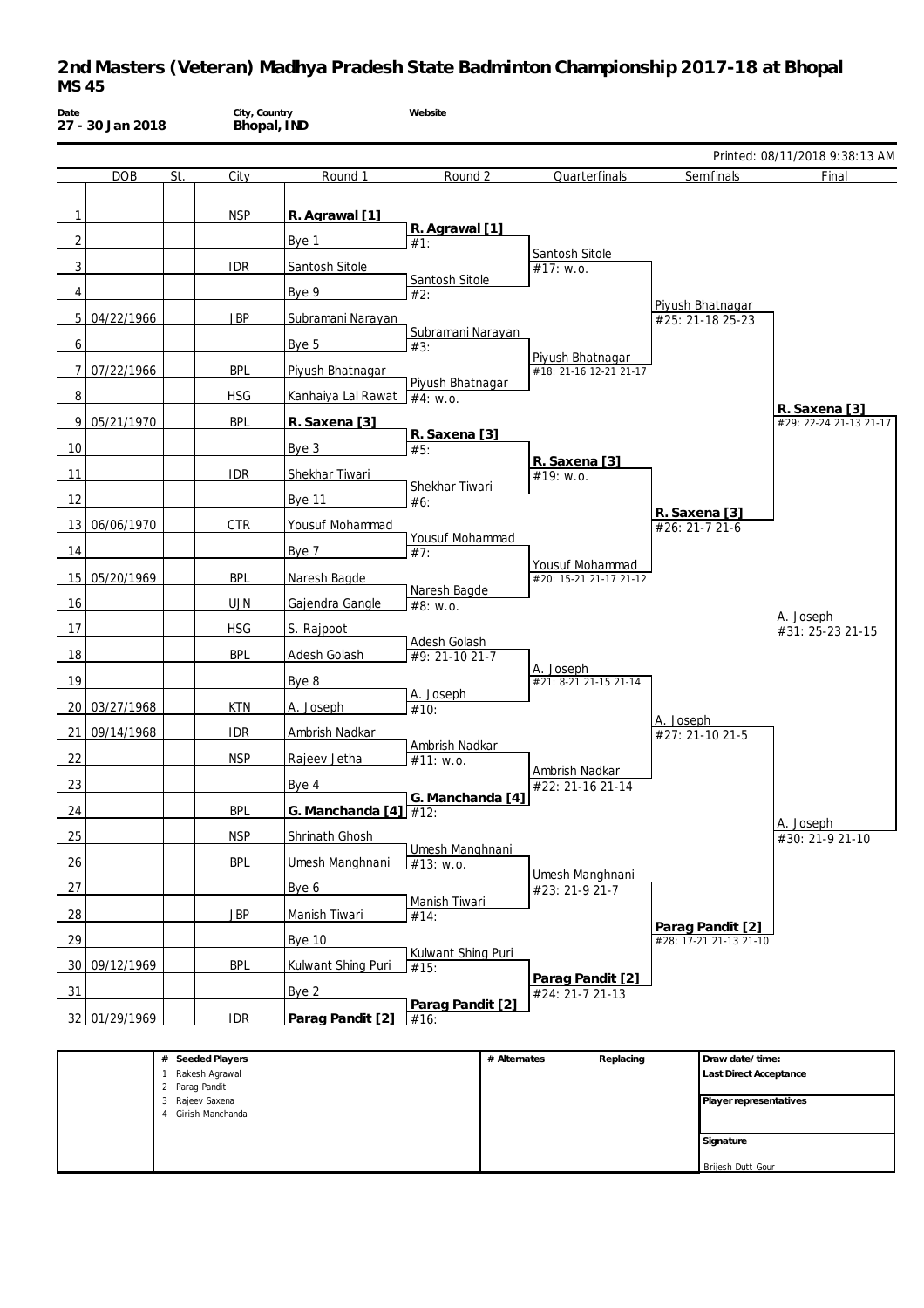| Date            | 27 - 30 Jan 2018      |     | City, Country<br>Bhopal, IND |                                                    | Website            |                              |                        |                                |
|-----------------|-----------------------|-----|------------------------------|----------------------------------------------------|--------------------|------------------------------|------------------------|--------------------------------|
|                 |                       |     |                              |                                                    |                    |                              |                        | Printed: 08/11/2018 9:38:45 AM |
|                 | <b>DOB</b>            | St. | City                         | Round 1                                            | Round 2            | Quarterfinals                | Semifinals             | Final                          |
|                 | 09/12/1969            |     | <b>BPL</b>                   | K. Puri [1]                                        |                    |                              |                        |                                |
| 1               | 05/21/1970            |     | <b>BPL</b>                   | Rajeev Saxena                                      | K. Puri [1]        |                              |                        |                                |
|                 |                       |     |                              |                                                    | Rajeev Saxena      |                              |                        |                                |
| 2               |                       |     | ሀገ                           | Bye 1<br>Gajendra Gangle                           | #1:                | K. Puri [1]<br>Rajeev Saxena |                        |                                |
| 3               |                       |     | <b>UJN</b>                   | P P Reddy                                          | Gajendra Gangle    | #17: W.0.                    |                        |                                |
|                 |                       |     |                              |                                                    | P P Reddy          |                              |                        |                                |
| 4               |                       |     |                              | Bye 9<br>Dharmendra Agrawal                        | #2:                |                              | K. Puri [1]            |                                |
| 5               |                       |     | NSP<br><b>NSP</b>            |                                                    | Dharmendra Agrawal |                              | Rajeev Saxena          |                                |
|                 |                       |     |                              | Vivek Tripathi                                     | Vivek Tripathi     |                              | #25: 21-6 21-13        |                                |
| 6               |                       |     |                              |                                                    | #3:                | Rajesh Jain                  |                        |                                |
|                 |                       |     | BPL                          | Bye 5<br>Rajesh Jain                               |                    | Geet Pabra                   |                        |                                |
| $\overline{7}$  |                       |     | <b>BPL</b>                   | Geet Pabra                                         | Rajesh Jain        | #18: w.o.                    |                        |                                |
|                 |                       |     |                              |                                                    | Geet Pabra         |                              |                        | K. Puri [1]                    |
| 8               | 05/20/1969            |     | BPL                          | <b>Bye 13</b><br>Naresh Bagde 141                  | #4:                |                              |                        | Rajeev Saxena                  |
| 9               | 07/22/1966            |     | <b>BPL</b>                   | Piyush Bhatnagar                                   | Naresh Bagde [4]   |                              |                        | #29: 21-14 14-21 21-19         |
|                 |                       |     |                              |                                                    | Piyush Bhatnagar   |                              |                        |                                |
| 10              |                       |     |                              | Bye 3<br>Akhtar Hussain                            | #5:                | Akhtar Hussain               |                        |                                |
|                 |                       |     | <b>STN</b>                   |                                                    | Akhtar Hussain     | Neeraj Parbanda              |                        |                                |
| 11              |                       |     | <b>STN</b>                   | Neeraj Parbanda                                    | Neeraj Parbanda    | #19: 21-14 21-18             |                        |                                |
| 12              |                       |     |                              |                                                    | #6:                |                              | Akhtar Hussain         |                                |
|                 |                       |     | TDR                          | Bye 11<br>Vinod Kumar                              |                    |                              | Neeraj Parbanda        |                                |
| 13              |                       |     | <b>IDR</b>                   | R K Milan                                          | Vinod Kumar        |                              | #26: 21-19 18-21 30-29 |                                |
|                 |                       |     |                              |                                                    | R K Milan          | A. Joseph                    |                        |                                |
| 14              | 03/27/1968            |     | KTN                          | Bye 7<br>A. Joseph                                 | #7:                | Subramani Narayan            |                        |                                |
| 15 <sup>1</sup> | 04/22/1966            |     | <b>JBP</b>                   | Subramani Narayan                                  | A. Joseph          | #20: 21-14 21-13             |                        |                                |
|                 |                       |     |                              |                                                    | Subramani Narayan  |                              |                        |                                |
| 16              |                       |     |                              | Bye 15<br>Girish Manchanda                         | #8:                |                              |                        | K. Puri [1]                    |
|                 |                       |     | BPL                          |                                                    | Girish Manchanda   |                              |                        | Rajeev Saxena                  |
| 17              | <del>06/06/1970</del> |     | <b>BPL</b><br>$\tau$ tr      | Umesh Manghnani<br>Yousuf Mohammad                 | Umesh Manghnani    |                              |                        | #31: 16-21 21-17 21-19         |
| 18 I            | 11/15/1963            |     | <b>CTR</b>                   | Ravindra Shrivas                                   | #9: 21-18 21-10    | Girish Manchanda             |                        |                                |
|                 |                       |     |                              |                                                    |                    | Umesh Manghnani              |                        |                                |
| 19              |                       |     |                              | Bye 8<br>Rakesh Agrawal                            | Rakesh Agrawal     | #21: W.0.                    |                        |                                |
|                 |                       |     | NSP                          |                                                    | Shrinath Ghosh     |                              | Ambrish Nadkar         |                                |
| 20              |                       |     | <b>NSP</b>                   | Shrinath Ghosh                                     | #10:               |                              | Parag Pandit           |                                |
| 21              |                       |     |                              | Bye 12<br>Ambrish Nadkar                           | Ambrish Nadkar     |                              | #27: 21-18 21-19       |                                |
|                 | <del>09/14/1968</del> |     | TDR                          |                                                    | Parag Pandit       |                              |                        |                                |
| 22              | 01/29/1969            |     | <b>IDR</b>                   | Parag Pandit                                       | #11:               | Ambrish Nadkar               |                        |                                |
|                 |                       |     |                              |                                                    | M S Chouhan [3]    | Parag Pandit                 |                        |                                |
| 23              |                       |     | RDI                          | Bye 4 M S Chounail<br>M S Chouhan [3] V. Tatwawadi |                    | #22: 21-16 21-19             |                        |                                |
| 24              | 07/10/1964            |     | <b>BPL</b>                   | V. Tatwawadi                                       | #12:               |                              |                        | Adesh Golash                   |
|                 |                       |     |                              |                                                    |                    |                              |                        | Mukesh Singh                   |
| 25              |                       |     | JBP                          | Bye 14<br>Manoj Gupta                              | Manoj Gupta        |                              |                        | #30: 21-14 21-18               |
| 26              |                       |     | <b>JBP</b>                   | Mohit Wahi                                         | Mohit Wahi         | Manoj Gupta                  |                        |                                |
|                 |                       |     |                              |                                                    | #13:               | Mohit Wahi                   |                        |                                |
| 27              |                       |     |                              | Bye 6                                              | Abhijeet Deshmukh  | #23: w.o.                    |                        |                                |
|                 |                       |     | BPL                          | Abhijeet Deshmukh                                  | Ravi Kumar Gupta   |                              |                        |                                |
| 28 l            | 01/02/1969            |     | <b>BPL</b>                   | Ravi Kumar Gupta                                   | #14:               |                              | Adesh Golash           |                                |
| 29              |                       |     |                              | <b>Bye 10</b>                                      | Adesh Golash       |                              | Mukesh Singh           |                                |
|                 |                       |     | BPL                          | Adesh Golash                                       | Mukesh Singh       |                              | #28: 26-24 21-17       |                                |
| 30              |                       |     | <b>BPL</b>                   | Mukesh Singh                                       | #15:               | Adesh Golash                 |                        |                                |
|                 |                       |     |                              |                                                    |                    | Mukesh Singh                 |                        |                                |
| $\frac{31}{2}$  |                       |     |                              | Bye 2                                              | Veer Chimnani [2]  | $\frac{1}{424}$ : W.O.       |                        |                                |
|                 |                       |     | <b>IDR</b>                   | Veer Chimnani [21] D. Ramrakhani                   |                    |                              |                        |                                |
| 32              |                       |     | <b>IDR</b>                   | D. Ramrakhani                                      | #16:               |                              |                        |                                |
|                 |                       |     |                              |                                                    |                    |                              |                        |                                |
|                 |                       |     |                              |                                                    |                    |                              |                        |                                |

| Seeded Players<br>#   | # Alternates | Replacing | Draw date/time:               |
|-----------------------|--------------|-----------|-------------------------------|
| Kulwant Shing Puri    |              |           | <b>Last Direct Acceptance</b> |
| Rajeev Saxena         |              |           |                               |
| Veer Chimnani         |              |           | Player representatives        |
| Deepak Ramrakhani     |              |           |                               |
| M S Chouhan           |              |           |                               |
| Vivek Anand Tatwawadi |              |           | Signature                     |
| Naresh Bagde          |              |           |                               |
| Piyush Bhatnagar      |              |           | <b>Brijesh Dutt Gour</b>      |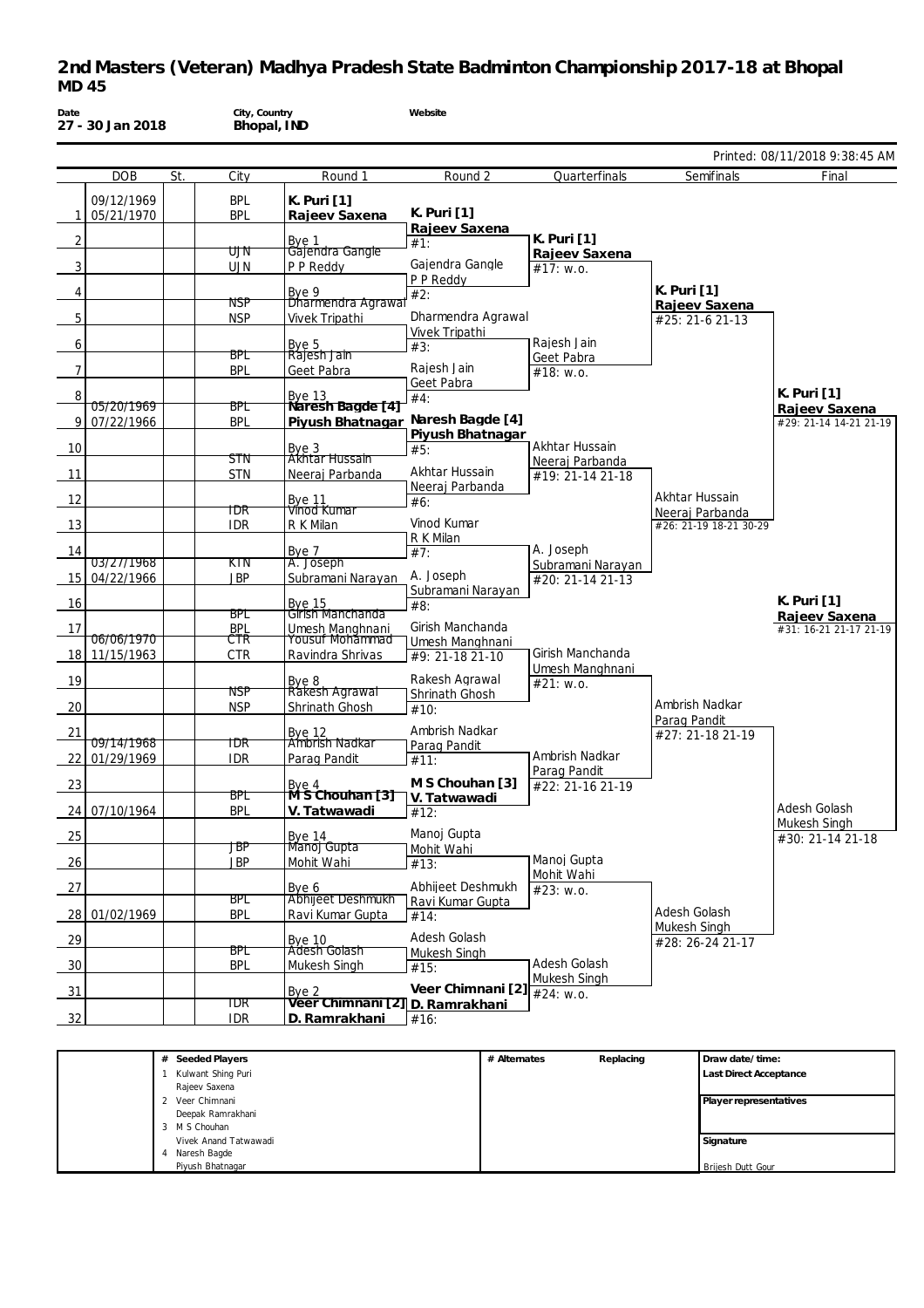| Date           | 27 - 30 Jan 2018 |                | City, Country<br>Bhopal, IND                |                         | Website                   |              |                                |                |                                           |                                |
|----------------|------------------|----------------|---------------------------------------------|-------------------------|---------------------------|--------------|--------------------------------|----------------|-------------------------------------------|--------------------------------|
|                |                  |                |                                             |                         |                           |              |                                |                |                                           | Printed: 08/11/2018 9:40:12 AM |
|                | <b>DOB</b>       | St.            | City                                        | Round 1                 | Round 2                   |              | Quarterfinals                  |                | Semifinals                                | Final                          |
| 1              | 07/10/1964       |                | <b>BPL</b>                                  | V. Tatwawadi [1]        |                           |              |                                |                |                                           |                                |
| $\overline{2}$ |                  |                |                                             | Bye 1                   | V. Tatwawadi [1]<br>#1:   |              |                                |                |                                           |                                |
| 3              |                  |                | <b>SHR</b>                                  | Vinay Sharma            |                           |              | V. Tatwawadi [1]<br>#17: w.o.  |                |                                           |                                |
| 4              |                  |                |                                             | Bye 9                   | Vinay Sharma<br>#2:       |              |                                |                |                                           |                                |
| 5 <sup>1</sup> | 09/16/1964 WDN   |                | <b>IDR</b>                                  | Dharmesh Yashlaha       |                           |              |                                |                | V. Tatwawadi [1]<br>#25: 21-8 21-11       |                                |
|                |                  |                |                                             |                         | Dharmesh Yashlaha         |              |                                |                |                                           |                                |
| 6              |                  |                |                                             | Bye 5                   | #3:                       |              | S K Soni                       |                |                                           |                                |
| 7              |                  |                | <b>BPL</b>                                  | S K Soni                | S K Soni                  |              | #18: w.o.                      |                |                                           |                                |
| 8              |                  |                |                                             | Bye 13                  | #4:                       |              |                                |                |                                           | V. Tatwawadi [1]               |
| 9              | 04/22/1966       |                | <b>JBP</b>                                  | S. Narayan [4]          | S. Narayan [4]            |              |                                |                |                                           | #29: 21-18 21-12               |
| 10             |                  |                |                                             | Bye 3                   | #5:                       |              |                                |                |                                           |                                |
| 11             |                  |                | <b>BPL</b>                                  | K N Singh               |                           |              | K N Singh<br>#19: 21-15 21-17  |                |                                           |                                |
| 12             |                  |                |                                             | <b>Bye 11</b>           | K N Singh<br>#6:          |              |                                |                |                                           |                                |
| 13             |                  |                | <b>NSP</b>                                  | Dharmendra Agrawal      |                           |              |                                | Akhtar Hussain | #26: 21-14 21-12                          |                                |
| 14             |                  |                |                                             | Bye 7                   | Dharmendra Agrawal<br>#7: |              |                                |                |                                           |                                |
|                |                  |                |                                             |                         |                           |              | Akhtar Hussain                 |                |                                           |                                |
| 15             |                  |                | <b>BPL</b>                                  | <b>Akhilesh Agrawal</b> | Akhtar Hussain            |              | #20: w.o.                      |                |                                           |                                |
| 16             |                  |                | <b>STN</b>                                  | Akhtar Hussain          | #8: 21-10 21-6            |              |                                |                |                                           | V. Tatwawadi [1]               |
| 17             | 11/15/1963       |                | <b>CTR</b>                                  | Ravindra Shrivas        | Ravindra Shrivas          |              |                                |                |                                           | #31: 21-10 21-9                |
| 18             |                  |                | <b>BPL</b>                                  | L. Nandiraju            | #9: 21-11 21-13           |              | Ravindra Shrivas               |                |                                           |                                |
| 19             |                  |                |                                             | Bye 8                   |                           |              | #21: 21-13 21-14               |                |                                           |                                |
| 20             |                  |                | <b>STN</b>                                  | Neeraj Parbanda         | Neeraj Parbanda<br>#10:   |              |                                |                |                                           |                                |
| 21             |                  |                |                                             | <b>Bye 12</b>           |                           |              |                                |                | Ravindra Shrivas<br>#27: 13-21 21-7 21-11 |                                |
| 22             |                  |                | BPL                                         | Abhijeet Deshmukh       | Abhijeet Deshmukh<br>#11: |              |                                |                |                                           |                                |
| 23             |                  |                |                                             | Bye 4                   |                           |              | Abhijeet Deshmukh<br>#22: w.o. |                |                                           |                                |
|                | 07/01/1966       |                |                                             | S. Nandwani [3]         | S. Nandwani [3]           |              |                                |                |                                           |                                |
| 24             |                  |                | <b>IDR</b>                                  |                         | #12:                      |              |                                |                |                                           | Ravindra Shrivas               |
| 25             | 08/23/1963 WDN   |                | <b>IDR</b>                                  | Vinay Ramchandani       | Subrot Ghosh              |              |                                |                |                                           | #30: 21-17 21-10               |
| 26             |                  |                | <b>BPL</b>                                  | Subrot Ghosh            | #13: w.o.                 |              | Subrot Ghosh                   |                |                                           |                                |
| 27             |                  |                |                                             | Bye 6                   | <b>Vivek Tripathi</b>     |              | #23: w.o.                      |                |                                           |                                |
| 28             |                  |                | <b>NSP</b>                                  | Vivek Tripathi          | #14:                      |              |                                |                | P. Bhatnagar [2]                          |                                |
| 29             |                  |                |                                             | <b>Bye 10</b>           |                           |              |                                |                | #28: 22-20 21-15                          |                                |
| 30             |                  |                | <b>RTM</b>                                  | Anil Bhatnagar          | Anil Bhatnagar<br>#15:    |              |                                |                |                                           |                                |
| 31             |                  |                |                                             | Bye 2                   |                           |              | P. Bhatnagar [2]<br>#24: w.o.  |                |                                           |                                |
|                | 32 07/22/1966    |                | <b>BPL</b>                                  | P. Bhatnagar [2]        | P. Bhatnagar [2]<br>#16:  |              |                                |                |                                           |                                |
|                |                  |                |                                             |                         |                           |              |                                |                |                                           |                                |
|                |                  |                | # Seeded Players<br>1 Vivek Anand Tatwawadi |                         |                           | # Alternates | Replacing                      |                | Draw date/time:<br>Last Direct Acceptance |                                |
|                |                  | $\overline{c}$ | Piyush Bhatnagar<br>3 Shivaji Nandwani      |                         |                           |              |                                |                | Player representatives                    |                                |
|                |                  |                | 4 Subramani Narayan                         |                         |                           |              |                                |                |                                           |                                |
|                |                  |                |                                             |                         |                           |              |                                |                | Signature                                 |                                |

Brijesh Dutt Gour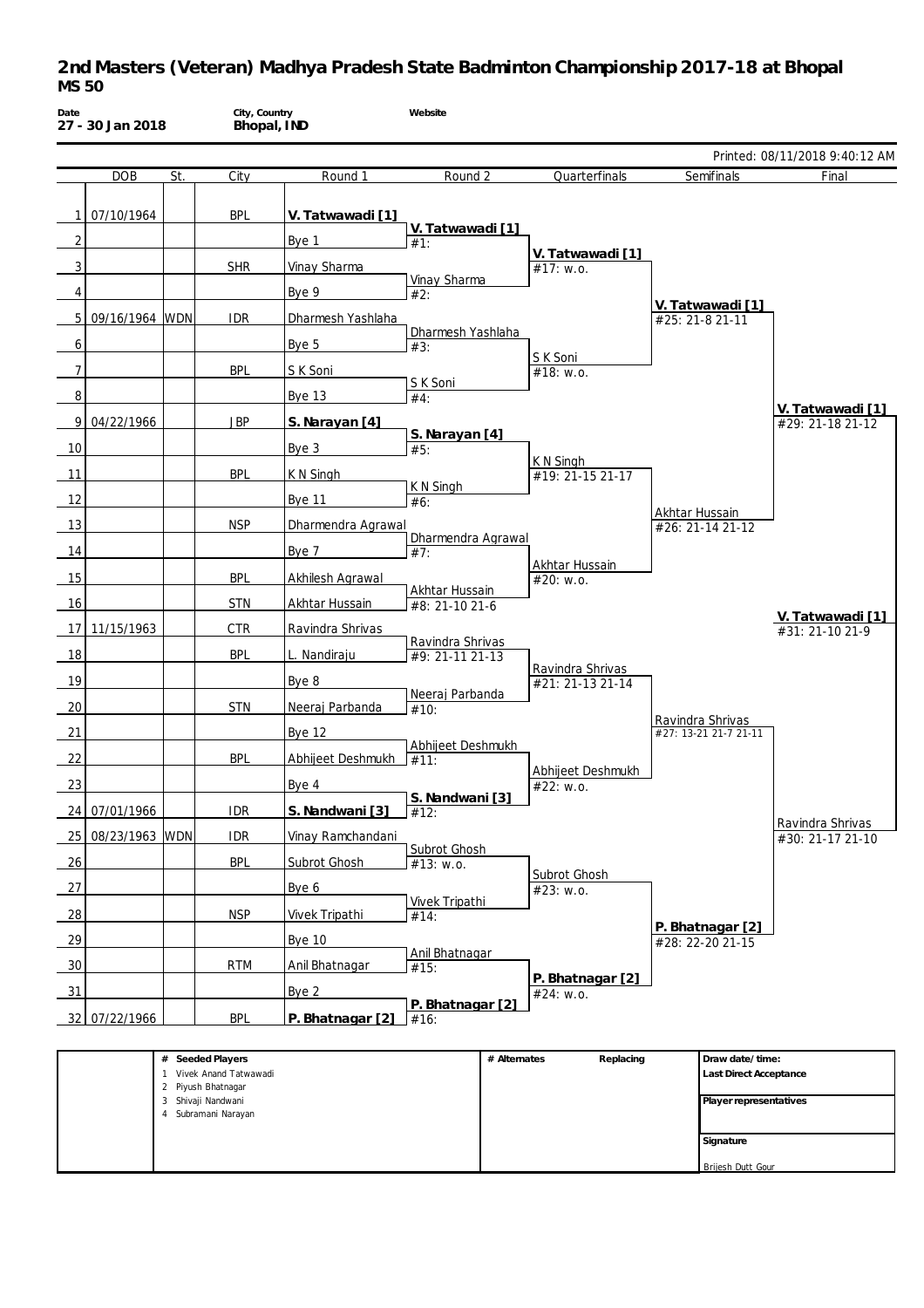| Date           | 27 - 30 Jan 2018            |     | City, Country<br>Bhopal, IND |                                         | Website                                       |                                            |                                                             |                                    |
|----------------|-----------------------------|-----|------------------------------|-----------------------------------------|-----------------------------------------------|--------------------------------------------|-------------------------------------------------------------|------------------------------------|
|                |                             |     |                              |                                         |                                               |                                            |                                                             | Printed: 08/11/2018 9:41:14 AM     |
|                | <b>DOB</b>                  | St. | City                         | Round 1                                 | Quarterfinals                                 | Semifinals                                 | Final                                                       | Winner                             |
|                | 04/22/1966<br>07/10/1964    |     | <b>JBP</b><br><b>BPL</b>     | S. Narayan [1]<br>V. Tatwawadi          | S. Narayan [1]                                |                                            |                                                             |                                    |
| 2              |                             |     |                              | Bye 1                                   | V. Tatwawadi<br>#1:                           |                                            |                                                             |                                    |
| 3              |                             |     | <b>BPL</b><br><b>BPL</b>     | B L Kanta Rao<br>Rajeev Sachdeva        |                                               | S. Narayan [1]<br>V. Tatwawadi<br>#9: w.o. |                                                             |                                    |
| 4              |                             |     |                              | Bye 5                                   | <b>BL Kanta Rao</b><br>Rajeev Sachdeva<br>#2: |                                            |                                                             |                                    |
| 5              |                             |     | <b>STN</b><br><b>STN</b>     | Akhtar Hussain<br>Neeraj Parbanda       | Akhtar Hussain                                |                                            | Akhtar Hussain<br>Neeraj Parbanda<br>#13: 18-21 21-16 21-18 |                                    |
| 6              |                             |     |                              | Bye 3                                   | Neeraj Parbanda<br>#3:                        | Akhtar Hussain                             |                                                             |                                    |
| $\overline{7}$ |                             |     | <b>RTM</b><br><b>RTM</b>     | Anil Bhatnagar<br>Manoj Lalwani         | Piyush Bhatnagar                              | Neeraj Parbanda<br>#10: 19-21 21-14 21-14  |                                                             |                                    |
|                | 07/22/1966<br>8 11/04/1962  |     | <b>BPL</b><br><b>CTR</b>     | Piyush Bhatnagar<br>Bhaskar Reddy       | Bhaskar Reddy<br>#4: w.o.                     |                                            |                                                             | Kamal Navlani [2]                  |
| 9              |                             |     | <b>BPL</b><br><b>BPL</b>     | Shaji Kumar<br>L. Nandiraju             | Ramswaroop Nayak                              |                                            |                                                             | V. Ramchandani<br>#15: 22-20 21-19 |
|                | 11/22/1960<br>10 11/15/1963 |     | <b>CTR</b><br><b>CTR</b>     | Ramswaroop Nayak<br>Ravindra Shrivas    | Ravindra Shrivas<br>#5: 21-16 21-18           | Ramswaroop Nayak                           |                                                             |                                    |
| 11             |                             |     |                              | Bye 4                                   | K N Singh                                     | Ravindra Shrivas<br>#11: 21-18 26-28 21-16 |                                                             |                                    |
| 12             |                             |     | <b>BPL</b><br><b>BPL</b>     | K N Singh<br>Shailendra Sinha           | Shailendra Sinha<br>#6:                       |                                            | Kamal Navlani [2]                                           |                                    |
| 13             |                             |     | <b>BPL</b><br><b>BPL</b>     | Shailendra Bagre<br>Rakesh Joshi        | Shailendra Bagre                              |                                            | V. Ramchandani<br>#14: 21-8 21-8                            |                                    |
| 14             |                             |     | <b>NSP</b><br><b>NSP</b>     | Dharmendra Agrawal<br>Vivek Tripathi    | Rakesh Joshi<br>#7: W.0.                      | Kamal Navlani [2]                          |                                                             |                                    |
| 15             |                             |     |                              | Bye 2                                   | Kamal Navlani [2]                             | V. Ramchandani<br>#12: 21-18 21-12         |                                                             |                                    |
|                | 01/02/1962<br>16 08/23/1963 |     | <b>IDR</b><br><b>IDR</b>     | Kamal Navlani [2] #8:<br>V. Ramchandani | V. Ramchandani                                |                                            |                                                             |                                    |

| Seeded Players<br>#   | # Alternates | Replacing | Draw date/time:        |
|-----------------------|--------------|-----------|------------------------|
| Subramani Narayan     |              |           | Last Direct Acceptance |
| Vivek Anand Tatwawadi |              |           |                        |
| 2 Kamal Navlani       |              |           | Player representatives |
| Vinay Ramchandani     |              |           |                        |
|                       |              |           | Signature              |
|                       |              |           |                        |
|                       |              |           | Brijesh Dutt Gour      |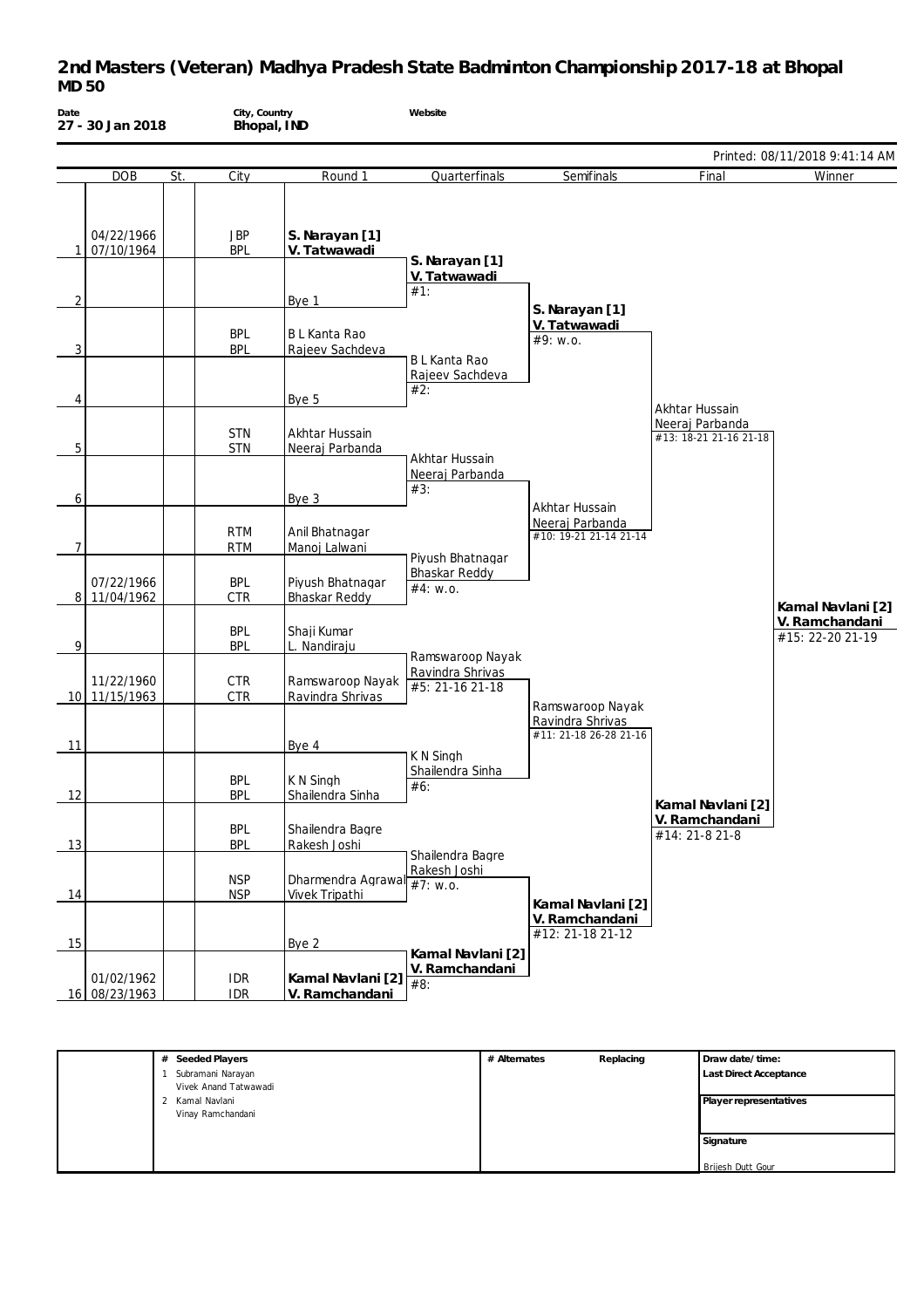| Date           | 27 - 30 Jan 2018 |     | City, Country<br>Bhopal, IND |                      | Website                                     |                                       |                                        |                                       |
|----------------|------------------|-----|------------------------------|----------------------|---------------------------------------------|---------------------------------------|----------------------------------------|---------------------------------------|
|                |                  |     |                              |                      |                                             |                                       |                                        | Printed: 08/11/2018 9:41:28 AM        |
|                | DOB              | St. | City                         | Round 1              | Quarterfinals                               | Semifinals                            | Final                                  | Winner                                |
| 1              | 08/02/1959       |     | <b>BPL</b>                   | <b>B.</b> Soni [1]   | <b>B.</b> Soni [1]                          |                                       |                                        |                                       |
| 2              |                  |     |                              | Bye 1                | #1:                                         |                                       |                                        |                                       |
| 3              | 11/04/1962       |     | <b>CTR</b>                   | <b>Bhaskar Reddy</b> |                                             | <b>B.</b> Soni [1]<br>#9: 21-13 21-13 |                                        |                                       |
| 4              |                  |     |                              | Bye 5                | <b>Bhaskar Reddy</b><br>#2: w.o.            |                                       |                                        |                                       |
|                | 5 04/02/1958     |     | <b>NMH</b>                   | Deepak Shrivastava   |                                             |                                       | <b>B.</b> Soni [1]<br>#13: 21-16 21-16 |                                       |
| 6              |                  |     |                              | Bye 3                | Deepak Shrivastava<br>#3:                   | Deepak Shrivastava                    |                                        |                                       |
| $\overline{7}$ |                  |     | <b>BPL</b>                   | S K Soni             |                                             | #10: 21-8 21-18                       |                                        |                                       |
| 8              |                  |     | KGN                          | Prabhat Joshi        | Prabhat Joshi<br>#4: 21-18 21-9             |                                       |                                        |                                       |
| 9              |                  |     | <b>BPL</b>                   | Ravi Chouhan         |                                             |                                       |                                        | <b>B.</b> Soni [1]<br>#15: 21-10 21-8 |
|                | 10 10/05/1960    |     | <b>UJN</b>                   | Rajesh Kumar Yohan   | Rajesh Kumar Yohan<br>#5: 21-19 15-21 21-17 |                                       |                                        |                                       |
| 11             |                  |     |                              | Bye 4                |                                             | Rajesh Kumar Yohan<br>#11: w.o.       |                                        |                                       |
|                | 12 12/15/1962    |     | <b>DHR</b>                   | Atul Kumar Joshi     | Atul Kumar Joshi<br>#6:                     |                                       |                                        |                                       |
| 13             |                  |     | <b>BPL</b>                   | Akhilesh Agrawal     |                                             |                                       | Sunil Desai [2]<br>#14: 21-15 21-19    |                                       |
| 14             |                  |     | <b>MDS</b>                   | Brijesh Singh Jadon  | Brijesh Singh Jadon<br>$#7: 21-11 21-15$    |                                       |                                        |                                       |
| 15             |                  |     |                              | Bye 2                |                                             | Sunil Desai [2]<br>#12: 21-13 21-12   |                                        |                                       |
|                | 16 07/25/1961    |     | <b>BPL</b>                   | Sunil Desai [2]      | Sunil Desai [2]<br>#8:                      |                                       |                                        |                                       |

| # Seeded Players  | # Alternates | Replacing | Draw date/time:          |
|-------------------|--------------|-----------|--------------------------|
| Basant Kumar Soni |              |           | Last Direct Acceptance   |
| 2 Sunil Desai     |              |           |                          |
|                   |              |           | Player representatives   |
|                   |              |           |                          |
|                   |              |           |                          |
|                   |              |           | Signature                |
|                   |              |           |                          |
|                   |              |           | <b>Brijesh Dutt Gour</b> |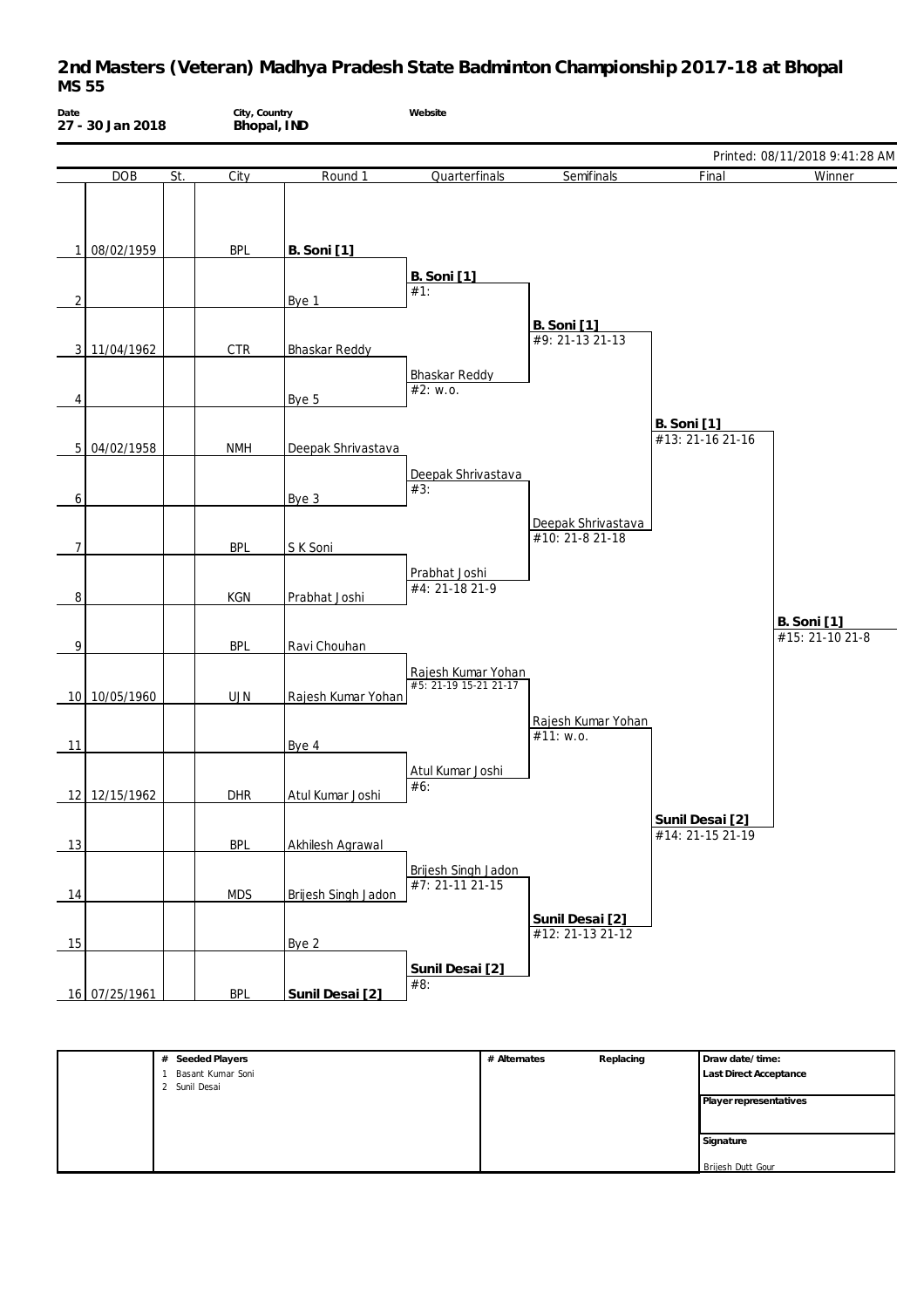| Date | 27 - 30 Jan 2018         |     | City, Country            | Bhopal, IND                               | Website                                          |                                        |                                              |                                              |
|------|--------------------------|-----|--------------------------|-------------------------------------------|--------------------------------------------------|----------------------------------------|----------------------------------------------|----------------------------------------------|
|      |                          |     |                          |                                           |                                                  |                                        |                                              | Printed: 08/11/2018 9:41:41 AM               |
|      | <b>DOB</b>               | St. | City                     | Round 1                                   | Quarterfinals                                    | Semifinals                             | Final                                        | Winner                                       |
| 1    | 07/25/1961<br>08/02/1959 |     | <b>BPL</b><br><b>BPL</b> | Sunil Desai [1]<br>B. Soni                | Sunil Desai [1]                                  |                                        |                                              |                                              |
|      |                          |     |                          |                                           | B. Soni<br>#1:                                   |                                        |                                              |                                              |
| 2    |                          |     | <b>BPL</b>               | Bye 1<br>Ravi Chouhan                     |                                                  | Sunil Desai [1]<br>B. Soni<br>#9: w.o. |                                              |                                              |
| 3    |                          |     | <b>BPL</b>               | Vikram Roy                                | Ravi Chouhan<br>Vikram Roy                       |                                        |                                              |                                              |
| 4    |                          |     | <b>BPL</b>               | Bye 5<br>S K Sinha                        | #2:                                              |                                        | Sunil Desai [1]<br>B. Soni                   |                                              |
| 5    |                          |     | <b>BPL</b>               | K S Sisodia                               | S K Sinha<br>K S Sisodia                         |                                        | #13: 21-7 21-10                              |                                              |
| 6    |                          |     |                          | Bye 3                                     | #3:                                              | S K Sinha<br>K S Sisodia               |                                              |                                              |
| 7    | 09/29/1958<br>01/02/1962 |     | <b>IDR</b><br><b>IDR</b> | Ajay Mohta<br>Kamal Navlani               | Ajay Mohta                                       | #10: w.o.                              |                                              |                                              |
| 8    |                          |     |                          | Bye 7                                     | Kamal Navlani<br>#4:                             |                                        |                                              | Brijesh Singh Jadon                          |
| 9    | 11/22/1960<br>11/04/1962 |     | <b>CTR</b><br><b>CTR</b> | Ramswaroop Nayak<br>Bhaskar Reddy         | Ramswaroop Nayak                                 |                                        |                                              | Deepak Shrivastava<br>#15: 15-21 21-19 21-15 |
|      | 10 04/08/1958            |     | <b>BPL</b><br><b>BPL</b> | Sandeep Bishnoi<br>Ashwin Kumar Syal      | Bhaskar Reddy<br>#5: 21-10 21-15                 | Brijesh Singh Jadon                    |                                              |                                              |
| 11   |                          |     |                          | Bye 4                                     |                                                  | Deepak Shrivastava<br>#11: 21-14 21-15 |                                              |                                              |
|      | 12 04/02/1958            |     | <b>MDS</b><br><b>NMH</b> | Brijesh Singh Jadon<br>Deepak Shrivastava | Brijesh Singh Jadon<br>Deepak Shrivastava<br>#6: |                                        | Brijesh Singh Jadon                          |                                              |
| 13   |                          |     |                          | Bye 6                                     |                                                  |                                        | Deepak Shrivastava<br>#14: 26-24 10-21 21-10 |                                              |
| 14   |                          |     | KGN<br>KGN               | Prabhat Joshi<br>Rajendra Soni            | Prabhat Joshi<br>Rajendra Soni<br>#7:            | NP Jaiswal [2]                         |                                              |                                              |
| 15   |                          |     |                          | Bye 2                                     |                                                  | Gopal Shekhar<br>#12: 21-14 21-14      |                                              |                                              |
| 16   |                          |     | <b>BPL</b><br><b>BPL</b> | NP Jaiswal [2]<br>Gopal Shekhar           | NP Jaiswal [2]<br>Gopal Shekhar<br>#8:           |                                        |                                              |                                              |

| # Seeded Players  | # Alternates | Replacing | Draw date/time:          |
|-------------------|--------------|-----------|--------------------------|
| Sunil Desai       |              |           | Last Direct Acceptance   |
| Basant Kumar Soni |              |           |                          |
| 2 N P Jaiswal     |              |           | Player representatives   |
| Gopal Shekhar     |              |           |                          |
|                   |              |           |                          |
|                   |              |           | Signature                |
|                   |              |           |                          |
|                   |              |           | <b>Brijesh Dutt Gour</b> |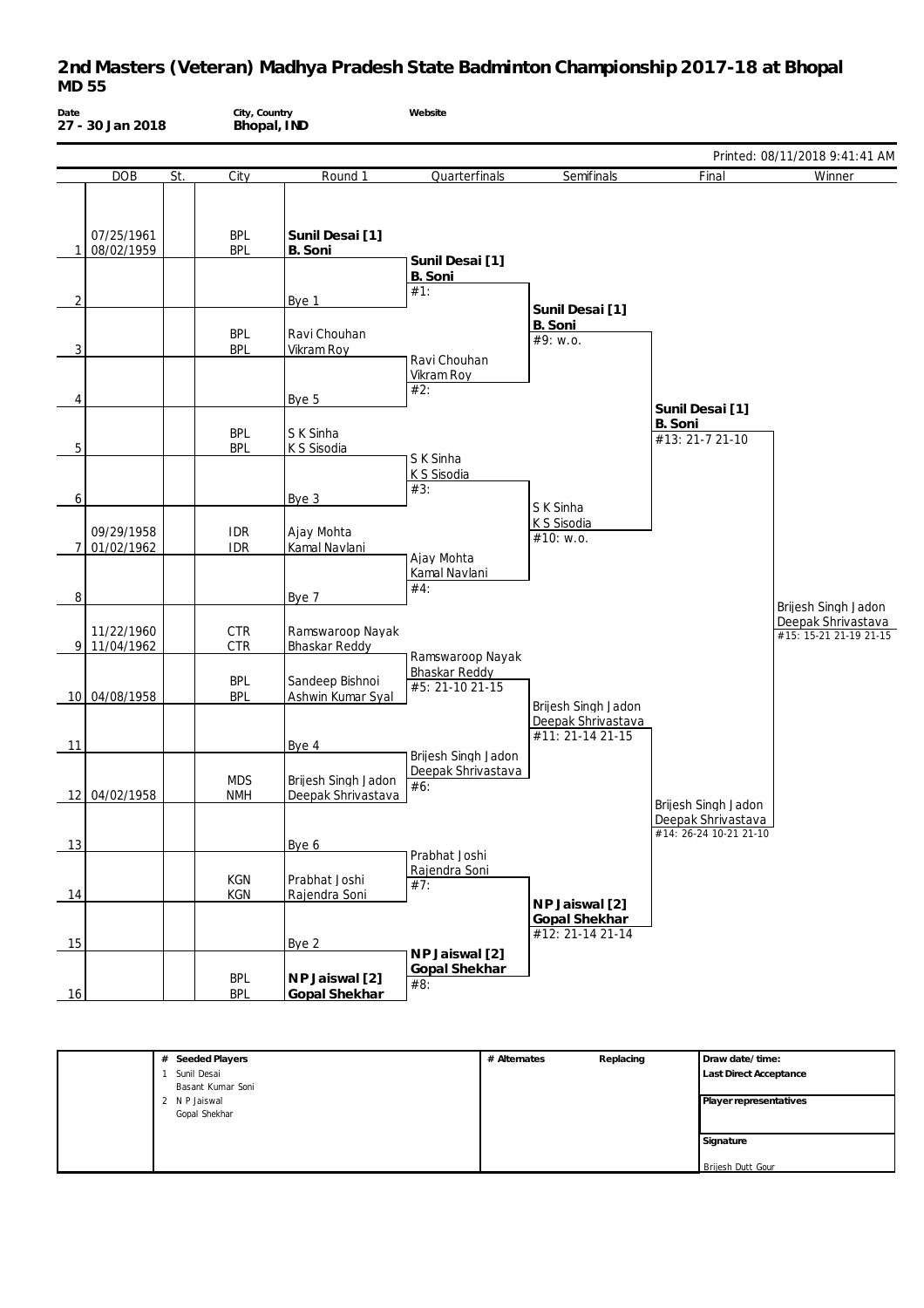| Date<br>27 - 30 Jan 2018 |            | City, Country<br>Bhopal, IND |            | Website              |                                      |                                          |                                     |
|--------------------------|------------|------------------------------|------------|----------------------|--------------------------------------|------------------------------------------|-------------------------------------|
|                          |            |                              |            |                      |                                      |                                          | Printed: 08/11/2018 9:42:11 AM      |
|                          | DOB        | St.                          | City       | Quarterfinals        | Semifinals                           | Final                                    | Winner                              |
| 1                        |            |                              | DHR        | Samsher Singh Yadav  |                                      |                                          |                                     |
| 2                        |            |                              |            | Bye 1                | Samsher Singh Yadav<br>#1:           |                                          |                                     |
| 3                        | 04/12/1956 |                              | UJN        | Kamal Kishore Morya  |                                      | Arvind Kumar Jain<br>#5: 21-12 21-13     |                                     |
| 4                        |            |                              | <b>BPL</b> | Arvind Kumar Jain    | Arvind Kumar Jain<br>#2: 21-15 21-12 |                                          |                                     |
|                          |            |                              |            |                      |                                      |                                          | Arvind Kumar Jain<br>#7: 21-9 21-17 |
| 5                        |            |                              | <b>IDR</b> | Lala Abhinandan      | Lala Abhinandan<br>#3: w.o.          |                                          |                                     |
| 6                        |            |                              | <b>NSP</b> | Brijesh Mundara      |                                      | Lala Abhinandan<br>#6: 21-12 21-23 21-15 |                                     |
| 7<br>8                   |            |                              | <b>BPL</b> | Bye 2<br>N P Jaiswal | N P Jaiswal<br>#4:                   |                                          |                                     |

| # Alternates | Replacing | Draw date/time:        |
|--------------|-----------|------------------------|
|              |           | Last Direct Acceptance |
|              |           |                        |
|              |           | Player representatives |
|              |           |                        |
|              |           | Signature              |
|              |           | Brijesh Dutt Gour      |
|              |           |                        |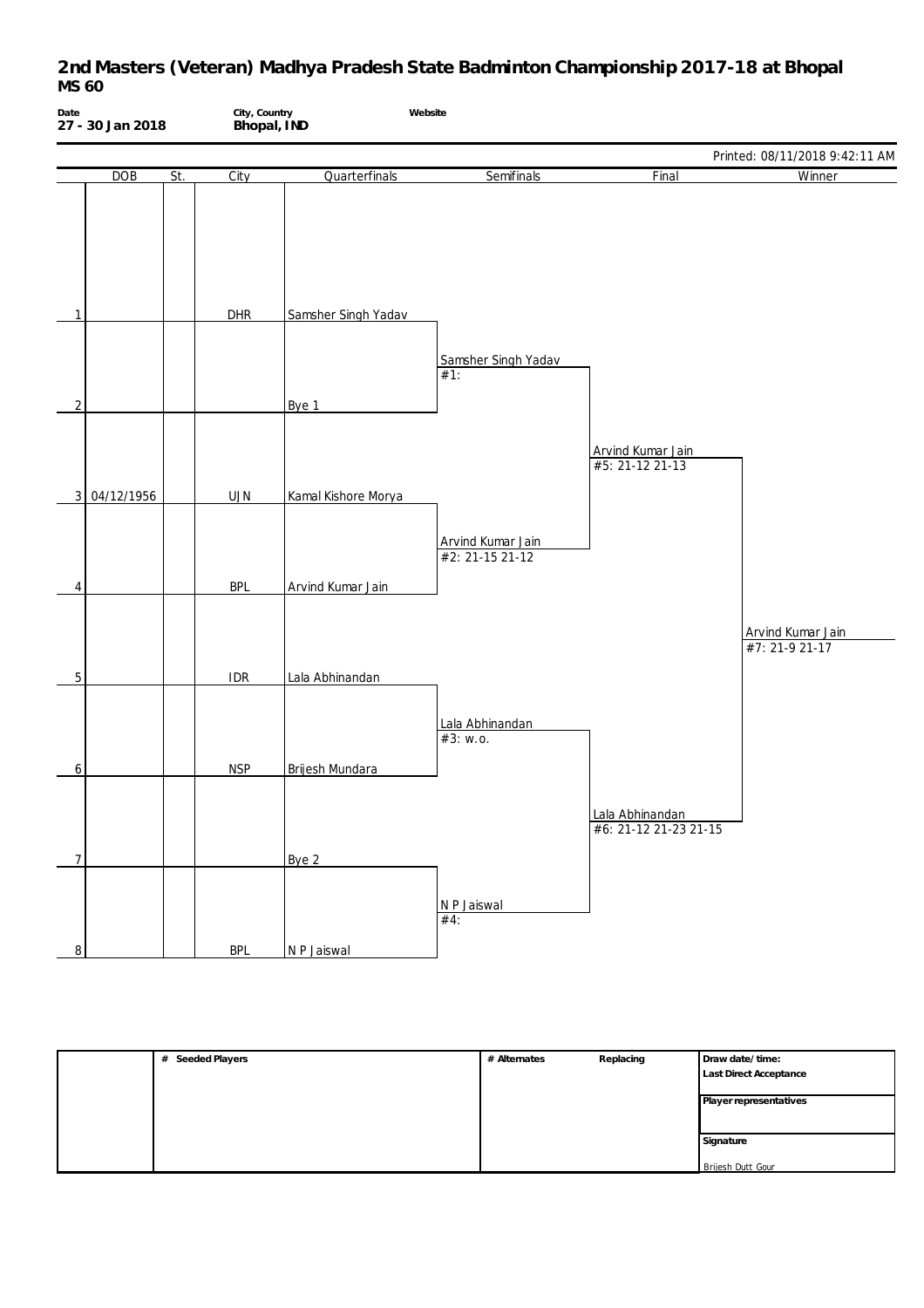| Date                | 27 - 30 Jan 2018 |     | City, Country<br>Bhopal, IND |                                        | Website                                       |                                                 |                                                        |
|---------------------|------------------|-----|------------------------------|----------------------------------------|-----------------------------------------------|-------------------------------------------------|--------------------------------------------------------|
|                     |                  |     |                              |                                        |                                               |                                                 | Printed: 08/11/2018 9:42:36 AM                         |
|                     | DOB              | St. | City                         | Quarterfinals                          | Semifinals                                    | Final                                           | Winner                                                 |
| 1                   | 04/12/1956       |     | UJN<br><b>UJN</b>            | Rajesh Chouresi<br>Kamal Kishore Morya |                                               |                                                 |                                                        |
|                     |                  |     |                              |                                        | Rajesh Chouresi<br>Kamal Kishore Morya<br>#1: |                                                 |                                                        |
| $\overline{c}$      |                  |     |                              | Bye 1                                  |                                               |                                                 |                                                        |
| 3                   |                  |     | <b>BPL</b><br><b>BPL</b>     | Vikram Roy<br>P Vijaywargiya           |                                               | Vikram Roy<br>P Vijaywargiya<br>#5: 21-10 21-8  |                                                        |
| 4                   |                  |     | <b>NSP</b><br><b>NSP</b>     | Brijesh Mundara<br>Naresh Sharma       | Vikram Roy<br>P Vijaywargiya<br>#2: w.o.      |                                                 |                                                        |
| 5                   |                  |     | <b>UJN</b><br><b>UJN</b>     | Rajendra Nigam<br>Vinod Tomar          |                                               |                                                 | N P Jaiswal<br><b>Gopal Shekhar</b><br>#7: 21-19 21-18 |
| 6                   |                  |     | <b>BPL</b><br><b>BPL</b>     | Tasavur Hussain<br>Arjaria S           | #3: No Match                                  |                                                 |                                                        |
|                     |                  |     |                              |                                        |                                               | N P Jaiswal<br><b>Gopal Shekhar</b><br>#6: W.0. |                                                        |
| $\overline{7}$<br>8 |                  |     | <b>BPL</b><br><b>BPL</b>     | Bye 2<br>N P Jaiswal<br>Gopal Shekhar  | N P Jaiswal<br><b>Gopal Shekhar</b><br>#4:    |                                                 |                                                        |

| Seeded Players<br># | # Alternates | Replacing | Draw date/time:          |
|---------------------|--------------|-----------|--------------------------|
|                     |              |           | Last Direct Acceptance   |
|                     |              |           |                          |
|                     |              |           | Player representatives   |
|                     |              |           |                          |
|                     |              |           |                          |
|                     |              |           | Signature                |
|                     |              |           |                          |
|                     |              |           | <b>Brijesh Dutt Gour</b> |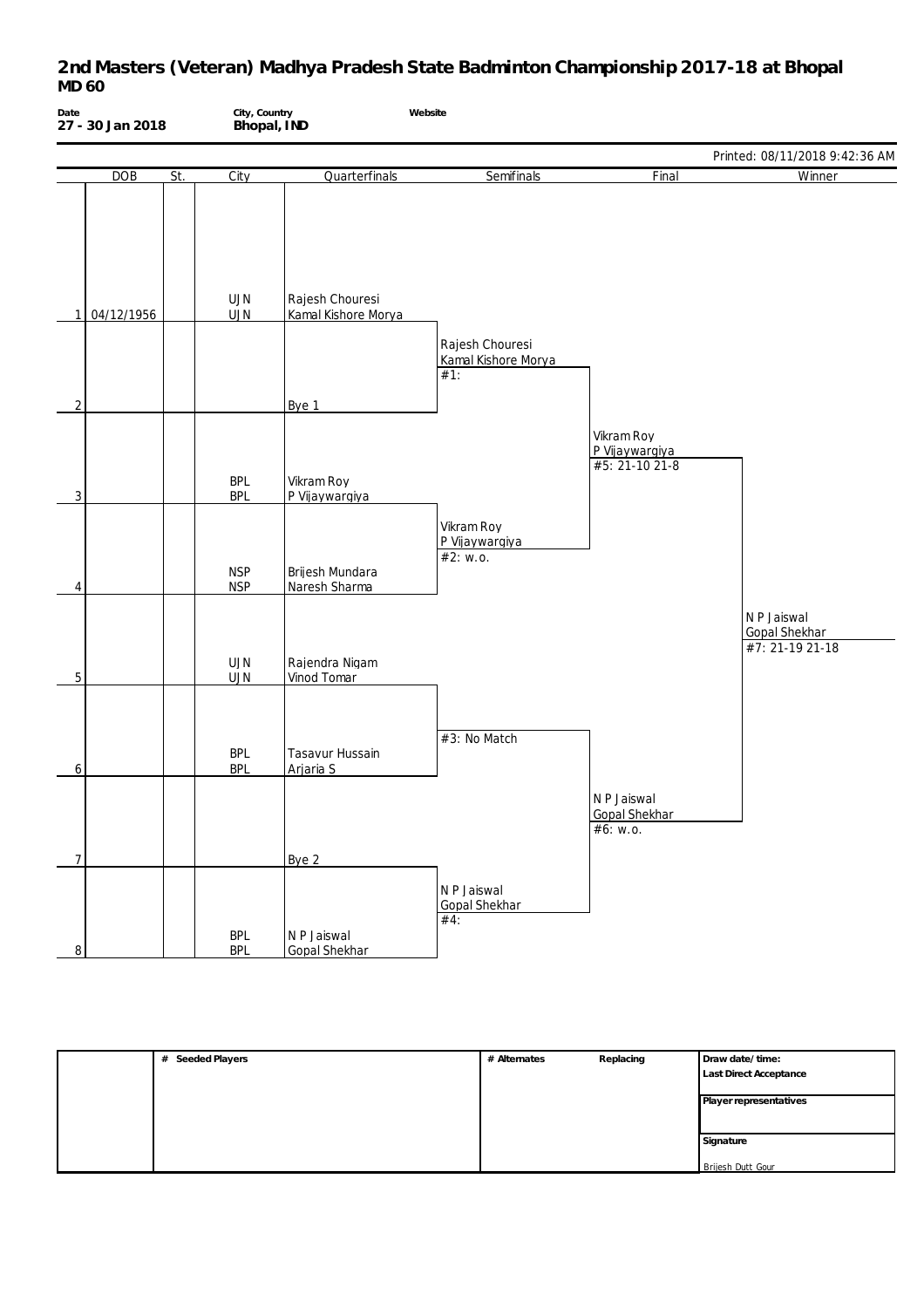| Date<br>27 - 30 Jan 2018 |              | City, Country<br>Bhopal, IND |            | Website            |                                        |                                         |                                  |
|--------------------------|--------------|------------------------------|------------|--------------------|----------------------------------------|-----------------------------------------|----------------------------------|
|                          |              |                              |            |                    |                                        |                                         | Printed: 08/11/2018 9:43:05 AM   |
|                          | DOB          | St.                          | City       | Quarterfinals      | Semifinals                             | Final                                   | Winner                           |
| 1                        | 10/01/1948   |                              | <b>BPL</b> | B. Shikari [1]     |                                        |                                         |                                  |
| $\overline{2}$           |              |                              |            | Bye 1              | B. Shikari [1]<br>$#1$ :               |                                         |                                  |
|                          |              |                              |            |                    |                                        | B. Shikari [1]<br>#5: 14-21 21-17 21-19 |                                  |
| $\overline{3}$           |              |                              | <b>IDR</b> | Anil Bargal        |                                        |                                         |                                  |
|                          | 4 12/04/1952 |                              | GWL        | Yashovardhan Gupta | Yashovardhan Gupta<br>#2: $w.o.$       |                                         |                                  |
| 5                        |              |                              | <b>BPL</b> | S K Chaturvedi     |                                        |                                         | B. Shikari [1]<br>#7: 21-9 21-10 |
|                          |              |                              |            |                    | Ashok Jaiswar<br>#3: 21-17 16-21 21-19 |                                         |                                  |
|                          | 6 01/06/1951 |                              | <b>IDR</b> | Ashok Jaiswar      |                                        | Ashok Jaiswar<br>#6: w.o.               |                                  |
| $\overline{7}$           |              |                              |            | Bye 2              |                                        |                                         |                                  |
|                          | 8 01/12/1949 |                              | IDR        | A. Samad [2]       | A. Samad [2]<br>#4:                    |                                         |                                  |

| Seeded Players<br>#    | # Alternates | Replacing | Draw date/time:          |
|------------------------|--------------|-----------|--------------------------|
| Basant Kumar Shikari   |              |           | Last Direct Acceptance   |
| Abdul Samad Khan Samad |              |           |                          |
|                        |              |           | Player representatives   |
|                        |              |           |                          |
|                        |              |           | Signature                |
|                        |              |           |                          |
|                        |              |           | <b>Brijesh Dutt Gour</b> |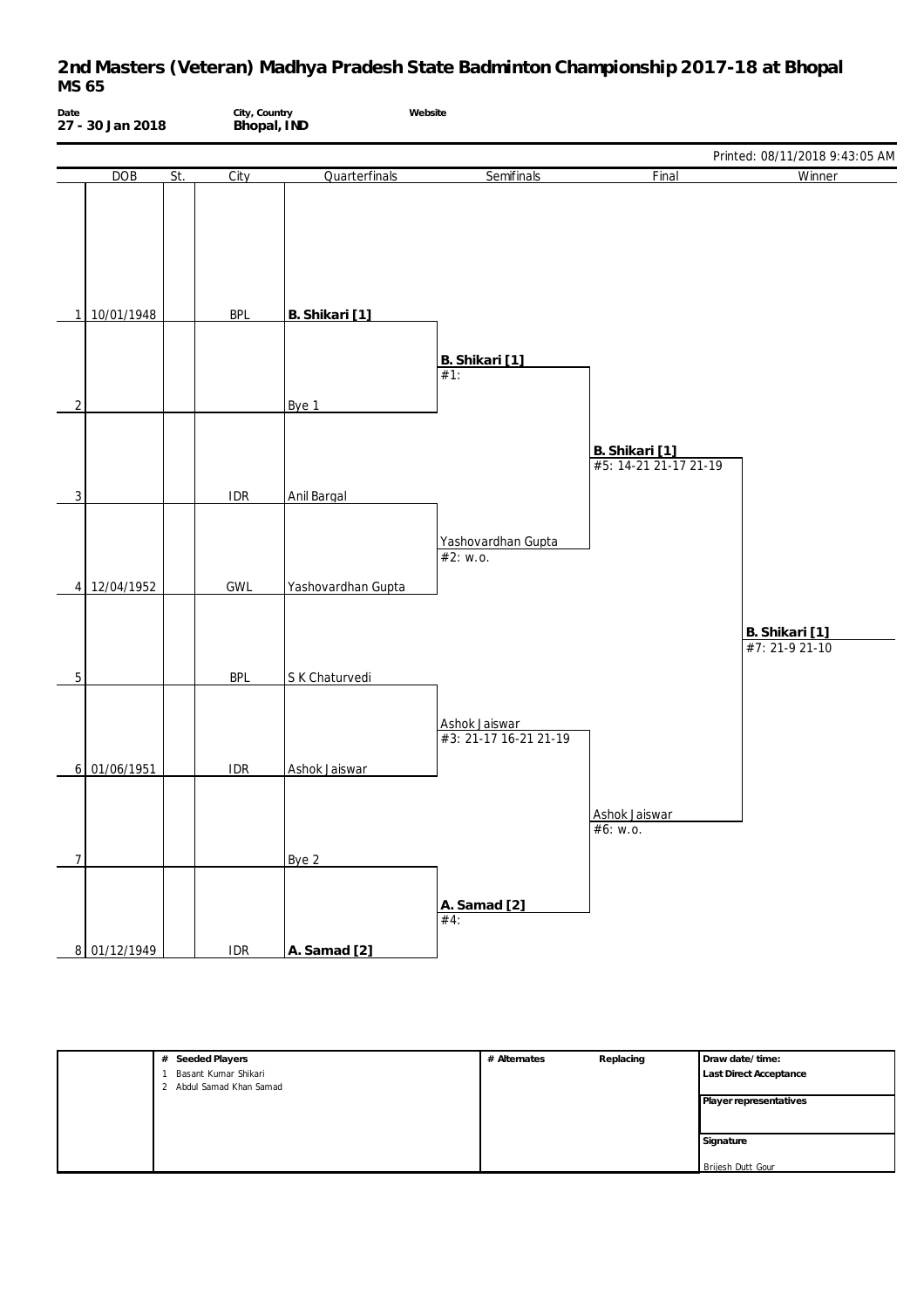

| # Seeded Players       | # Alternates | Replacing | Draw date/time:               |
|------------------------|--------------|-----------|-------------------------------|
| Yashovardhan Gupta     |              |           | <b>Last Direct Acceptance</b> |
| Basant Kumar Shikari   |              |           |                               |
| Ravi Bhasker           |              |           | Player representatives        |
| Abdul Samad Khan Samad |              |           |                               |
|                        |              |           |                               |
|                        |              |           | Signature                     |
|                        |              |           |                               |
|                        |              |           | Brijesh Dutt Gour             |